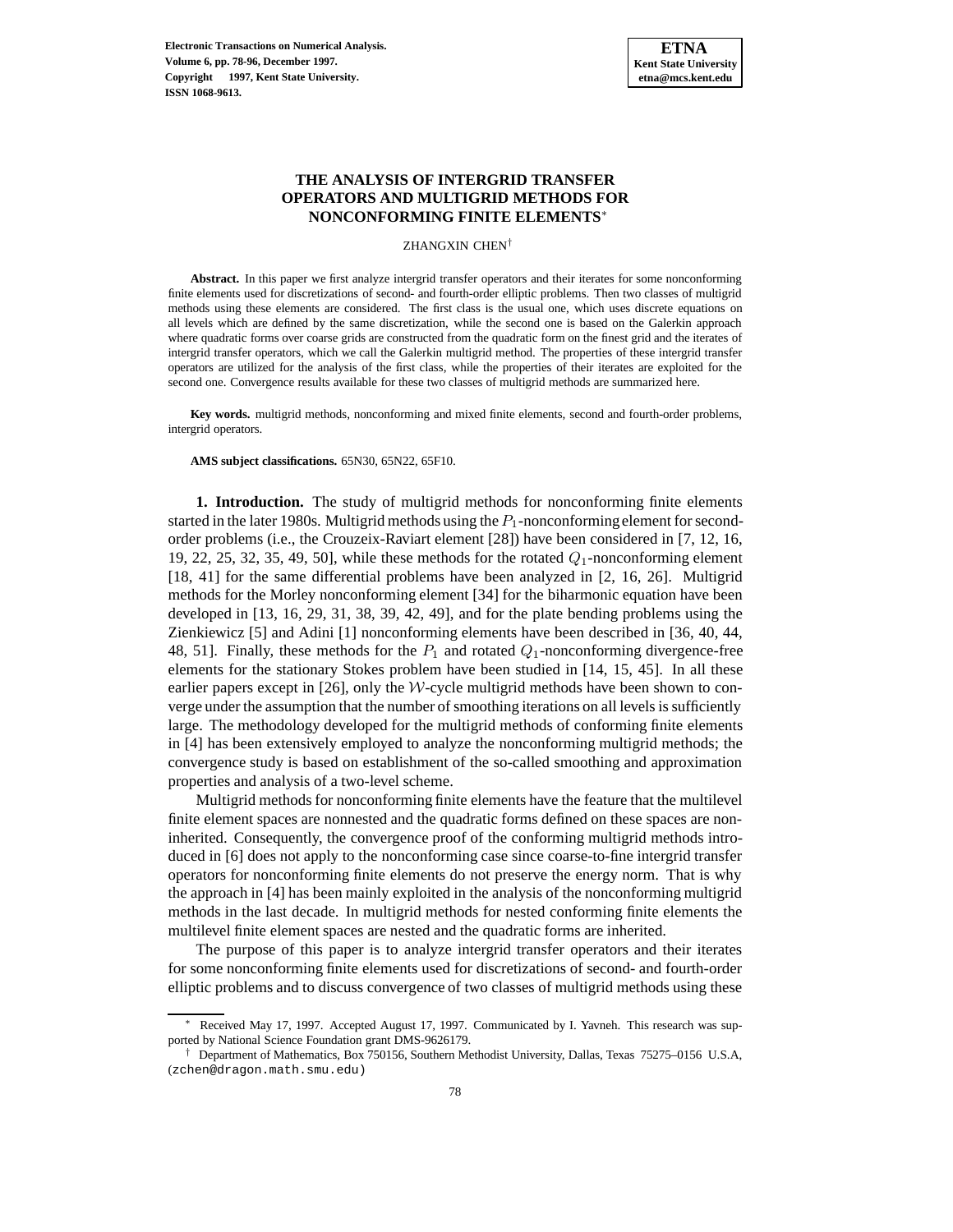**ETNA Kent State University etna@mcs.kent.edu**

## Intergrid Operators and Multigrid Methods 79

elements. The first class is the usual one, which uses discrete equations on all levels which are defined by the same discretization. The methodology developed in [11] where nonnested spaces and non-inherited quadratic forms are allowed shall be applied to analyze this class of nonconforming multigrid methods. Toward that end, we shall need to find the lower and upper bounds of the energy norm of the usual coarse-to-fine intergrid transfer operators for the nonconforming elements considered here. In [26], it has been shown that the bound of the energy norm of the edge averaging intergrid transfer operators for the rotated  $Q_1$ nonconforming element is not bigger than two. As a result of this, the theory of [11] shows the convergence of the  $W$ -cycle multigrid methods with any number of smoothing iterations for this element. In this paper, we shall discuss the applicability of this result to the  $P_1$ , Morley, Zienkiewicz, and Adini nonconforming elements.

The second class of multigrid methods was recently introduced in [20] and is based on the "Galerkin approach" where quadratic forms over coarse grids are constructed from the quadratic form on the finest grid and iterated coarse-to-fine intergrid operators, which we call the Galerkin multigrid method. This approach automatically leads to the case where the coarse-to-fine intergrid transfer operators preserve the energy norm. However, to apply the convergence theory of the conforming multigrid methods [6, 8], a key ingredient is to prove upper bounds of the iterated intergrid transfer operators in terms of the energy norm. These bounds have been shown for the  $P_1$  element in [35] and for the rotated  $Q_1$  element in [26]. Here we shall discuss them for the Morley, Zienkiewicz, and Adini elements. The convergence of both the  $\mathcal V$ -cycle and  $\mathcal W$ -cycle multigrid methods with any number of smoothing steps for these nonconforming elements using the second approach is considered. Convergence results for partial differential problems with less than full elliptic regularity and without any elliptic regularity are considered. Problems related to the discontinuity in the coefficient of differential problems are not discussed here.

In recent years, the study of multigrid methods for mixed finite element methods, which are popular in the simulation of fluid flow in porous media [21], has been quite active; see [2, 19, 31, 43, 46, 47], for example. However, due to the equivalence between nonconforming and mixed finite element methods [2, 3, 17, 19, 23], the analysis for the nonconforming finite methods directly applies to the mixed methods. Thus all the results derived here carry over to the mixed methods. Also, the present techniques can be used to analyze other nonconforming elements.

The rest of the paper is organized as follows. In the next section we analyze the coarse-tofine intergrid operators and their iterates; the above mentioned nonconforming elements are treated there. Then in the third section we analyze the two approachs for defining multigrid methods; partial differential problems with less than full elliptic regularity and without elliptic regularity are handled in this section.

**2. Analysis of Intergrid Transfer Operators.** In this section we analyze the usual coarse-to-fine intergrid transfer operators and their iterates for the  $P_1$ , rotated  $Q_1$ , Morley, Zienkiewicz, and Adini nonconforming finite elements.

**2.1. The**  $P_1$ **-nonconforming element.** In this subsection we consider the numerical solution of the model problem

(2.1) 
$$
-\nabla \cdot (\mathcal{A} \nabla u) = f \quad \text{in } \Omega, u = 0 \quad \text{on } \partial \Omega,
$$

using the P<sub>1</sub>-nonconforming finite element method, where  $\Omega \subset \mathbb{R}^2$  is a simply connected bounded polygonal domain with the boundary  $\partial\Omega$ ,  $f \in L^2(\Omega)$ , and the symmetric coefficient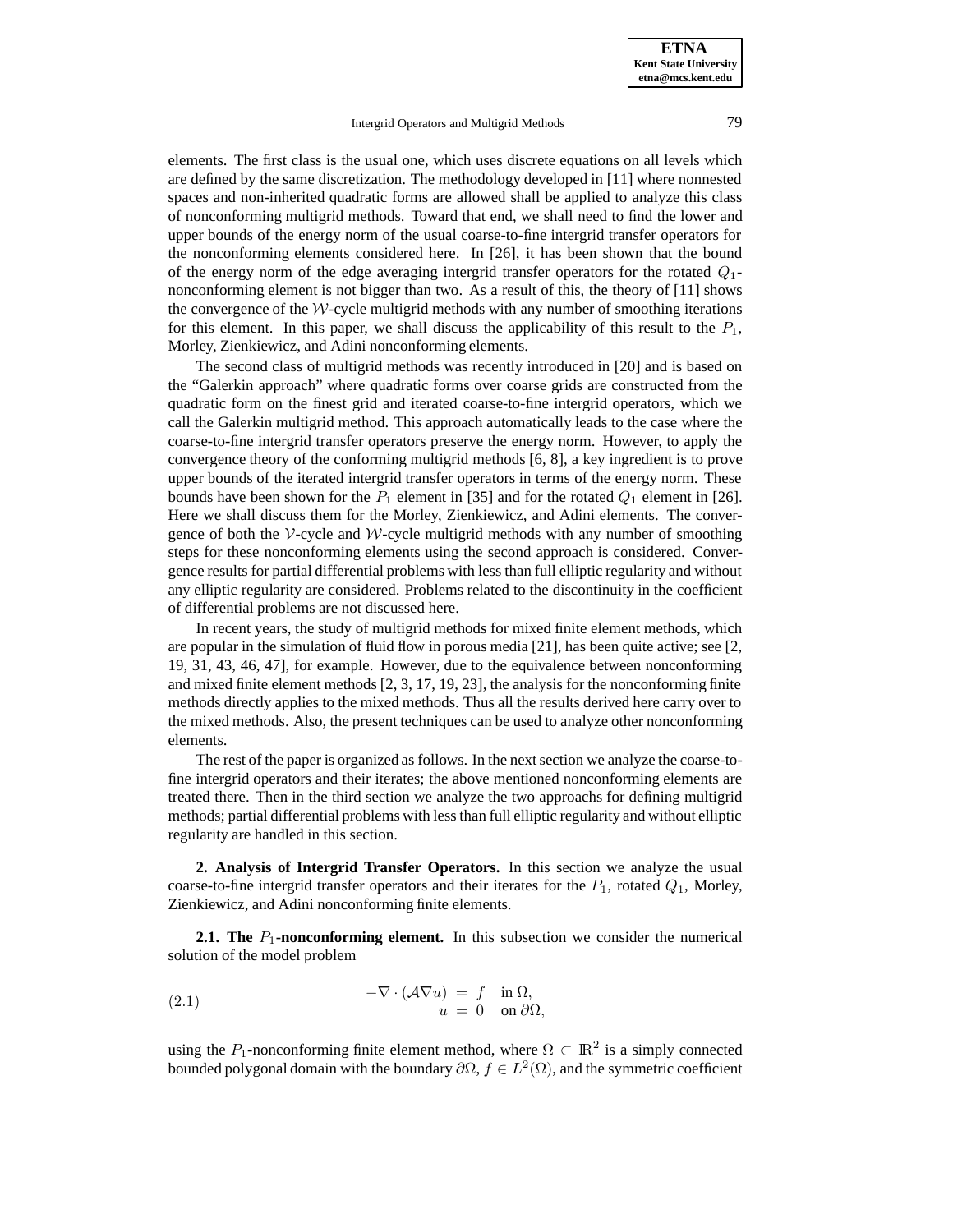$\mathcal{A} \in (L^{\infty}(\Omega))^{2 \times 2}$  satisfies

(2.2) 
$$
\xi^t \mathcal{A}(x) \xi \ge a_0 \xi^t \xi, \qquad x \in \Omega, \xi \in \mathbb{R}^2,
$$

with a fixed constant  $a_0 > 0$ .

Problem (2.1) is recast in weak form as follows. The quadratic form  $a(\cdot, \cdot)$  is defined by

 $a(v,w)=(\mathcal{A}\nabla v,\nabla w), \qquad v,w\in H^1(\Omega),$ 

where  $(\cdot, \cdot)$  denotes the  $L^2(\Omega)$  or  $(L^2(\Omega))^2$  inner product, as appropriate. Then the weak form of (2.1) is, find  $u \in H_0^1(\Omega)$  such that

(2.3) 
$$
a(u, v) = (f, v), \qquad \forall v \in H_0^1(\Omega).
$$

For  $0 < h < 1$ , let  $\mathcal{E}_h$  be a triangulation of  $\Omega$  into triangles  $\{E\}$  of diameters  $h_E$ , which are not bigger than  $h$ , and define the  $P_1$ -nonconforming finite element space [28]

$$
V_h = \{ v \in L^2(\Omega) : v|_E \text{ is linear for all } E \in \mathcal{E}_h, v \text{ is continuous at the midpoints of interior edges, and } v \text{ vanishes at the midpoints of edges on } \partial\Omega \}.
$$

Note that  $V_h \not\subset H_0^1(\Omega)$ . Associated with  $V_h$ , we introduce a quadratic form on  $V_h \oplus H_0^1(\Omega)$ by

$$
a_h(v, w) = \sum_{E \in \mathcal{E}_h} (\mathcal{A} \nabla v, \nabla w)_E, \qquad v, w \in V_h \oplus H_0^1(\Omega),
$$

where  $(\cdot, \cdot)_E$  is the  $L^2(E)$  inner product. Then the  $P_1$ -nonconforming finite element discretization of (2.1) is, find  $u_h \in V_h$  such that

$$
(2.4) \t\t ah(uh, v) = (f, v), \t\forall v \in Vh.
$$

To apply the multigrid methods introduced in the next section for solving (2.4), we assume a structure to our family of partitions. Let  $h_0$  and  $\mathcal{E}_{h_0} = \mathcal{E}_0$  be given. For each integer  $1 \le k \le K$ , let  $h_k = 2^{-k}h_0$  and  $\mathcal{E}_{h_k} = \mathcal{E}_k$  be constructed by connecting the midpoints of the edges of the triangle in  $\mathcal{E}_{k-1}$ , and let  $\mathcal{E}_h = \mathcal{E}_K$  be the finest grid. In this and the following sections, we shall replace subscript  $h_k$  simply by subscript  $k$ .

Since  $V_{k-1} \not\subset V_k$  (i.e., nonnested), we need to introduce intergrid transfer operators to connect them. Following [7, 12], the coarse-to-fine intergrid transfer operator  $I_k : V_{k-1} \to$  $V_k$  for  $k = 1, \ldots, K$  is defined as follows. For  $v \in V_{k-1}$ , let q be a midpoint of an edge of a triangle in  $\mathcal{E}_k$ ; then we define  $I_k v$  by

$$
(I_k v) (q) = \begin{cases} 0 & \text{if } q \in \partial \Omega, \\ v(q) & \text{if } q \notin \partial E \text{ for any } E \in \mathcal{E}_{k-1}, \\ \frac{1}{2} \{v|_{E_1}(q) + v|_{E_2}(q)\} & \text{if } q \in \partial E_1 \cap \partial E_2 \text{ for some } E_1, E_2 \in \mathcal{E}_{k-1}. \end{cases}
$$

We also define the iterates of  $I_k$  by

$$
(2.5) \t\t\t H_k^K = I_K \cdots I_{k+1} : V_k \to V_K.
$$

We now state the boundedness of the operators  $I_k$  and  $H_k^K$ , which will be used in the next section and was shown in [7, 12] and [35], respectively. Below C (with or without a subscript) denotes a generic positive constant, which may take on different values in different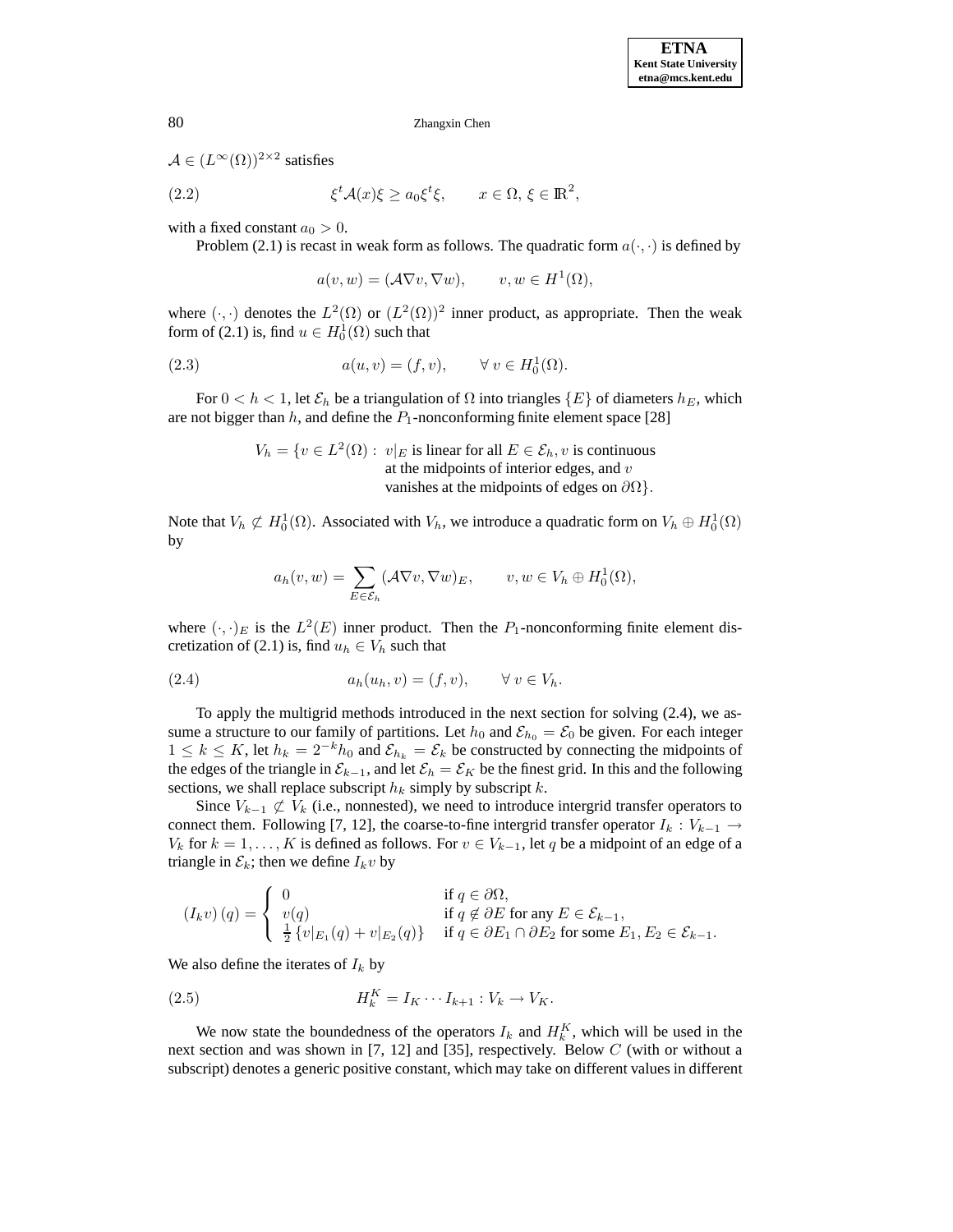

FIG. 1. The definition of the function  $v$  in Example 1.

occurrences. For the inequality (2.7) below, we assume that there meet at most six edges at each interior vertex in  $\mathcal{E}_0$  and four edges at each boundary vertex. This is easily satisfied.

PROPOSITION 2.1. *There exist constants* C *independent of* k *such that*

$$
(2.6) \t ak(Ikv, Ikv) \leq Cak-1(v, v), \quad \forall v \in Vk-1,
$$

*and*

(2.7) 
$$
a_K(H_k^K v, H_k^K v) \leq C a_k(v, v), \quad \forall \ v \in V_k.
$$

Inequalities (2.6) and (2.7) will be used in the analysis of the first and second classes of multigrid methods considered in the next section, respectively. While the value of  $C$  in (2.7) is not important for analyzing the second class, the value in (2.6) is critical in applying the theory of [11] to the first one. Different values yield different consequences for the convergence of the V- and W-cycle multigrid methods (see the next section). We here show, via the following example, that the constant C in (2.6) is generally bigger than two for the  $P_1$  element.

*Example* 1. Let  $\Omega$  be given as in Figure 1 and v be in  $V_0$  with the nodal values determined in this figure, where the dotted lines indicate refinement. Then with  $A = I$  it can be checked that

$$
a_0(v,v)=16,
$$

and

$$
a_1(I_1v, I_1v) = 32.5.
$$

Consequently,

$$
a_1(I_1v, I_1v) > 2a_0(v, v).
$$

*Example* 2. We report numerical results to illustrate the behavior of the energy norm of the iterates  $H_0^K$ ,

$$
\beta_K = \sup_{\phi_0 \in V_0} \frac{a_K (H_0^K \phi_0, H_0^K \phi_0)}{a_0(\phi_0, \phi_0)},
$$

over the basis functions  $\phi_0 \in V_0$ . The results are given in Table 1, where  $A = I$  and  $\Omega = (0, 1)^2$  are taken in (2.1). From the table, we see numerical evidence to the fact that  $\beta_K$ is uniformly bounded for the  $P_1$  element. This agrees with (2.7). For details on the numerical results of  $\beta_K$  reported in this paper, see [20].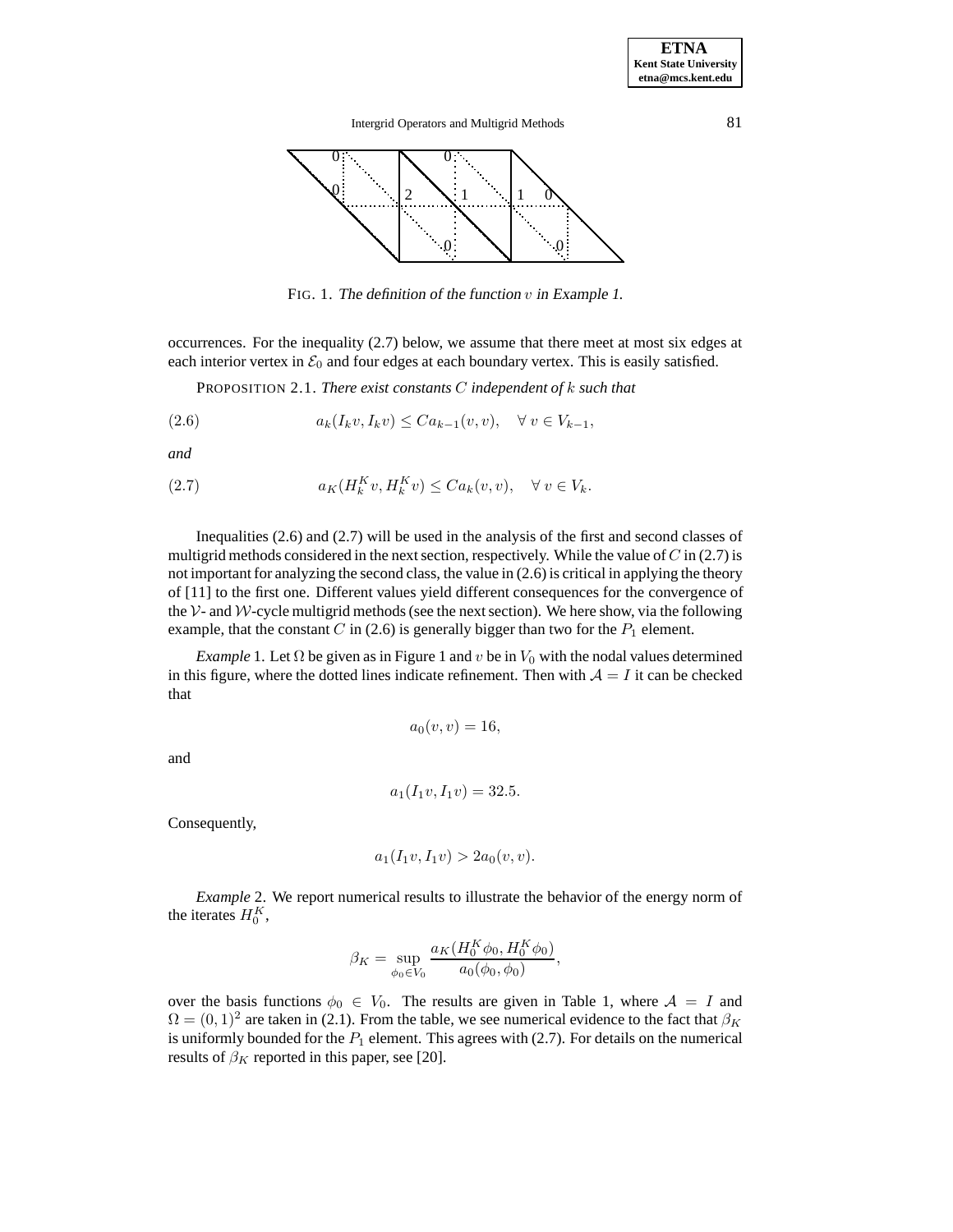| K              | $\beta_K$       | $\beta_K/\beta_{K-1}$ |
|----------------|-----------------|-----------------------|
| $\mathbf{1}$   | $0.16875E + 01$ | 1.6875                |
| $\overline{2}$ | $0.21250E + 01$ | 1.2593                |
| $\mathcal{R}$  | $0.24141E + 01$ | 1.1360                |
| 4              | $0.26066E + 01$ | 1.0797                |
| 5              | 0.27358E+01     | 1.0496                |
| 6              | 0.28228E+01     | 1.0318                |

Table 1. The  $P_1$  element.

**2.2. The rotated**  $Q_1$ -nonconforming element. We now consider the rotated  $Q_1$ -nonconforming element for (2.1). For this, let  $\mathcal{E}_{h_0} = \mathcal{E}_0$  be a triangulation of  $\Omega$  into rectangles having maximum diameter  $h_0$  and oriented along the coordinate axes. For each integer  $1 \leq k \leq K$ , let  $h_k = 2^{-k}h_0$  and  $\mathcal{E}_{h_k} = \mathcal{E}_k$  be constructed by connecting the midpoints of the edges of the rectangle in  $\mathcal{E}_{k-1}$ , and let  $\mathcal{E}_h = \mathcal{E}_K$  be the finest grid. For each k, the rotated  $Q_1$ nonconforming space is defined by, see [18, 41],

$$
V_k = \left\{ v \in L^2(\Omega) : \ v|_E = a_E^1 + a_E^2 x + a_E^3 y + a_E^4 (x^2 - y^2), \ a_E^i \in \mathbb{R}, \ \forall E \in \mathcal{E}_k; \right\}
$$
  
if  $E_1$  and  $E_2$  share an edge  $e$ , then  $\int_e v|_{\partial E_1} ds = \int_e v|_{\partial E_2} ds;$   
and  $\int_{\partial E \cap \partial \Omega} v|_{\partial \Omega} ds = 0 \right\}.$ 

Since  $V_k \not\subset H_0^1(\Omega)$  and  $V_{k-1} \not\subset V_k$ , following [2, 18], we define the coarse-to-fine intergrid transfer operators  $I_k : V_{k-1} \to V_k$  as follows. If  $v \in V_{k-1}$  and e is an edge of a rectangle in  $\mathcal{E}_k$ , then  $I_k v \in V_k$  is defined by

(2.8) 
$$
\int_{e} I_{k} v ds = \begin{cases} 0 & \text{if } e \subset \partial \Omega, \\ \int_{e} v ds & \text{if } e \notin \partial E \text{ for any } E \in \mathcal{E}_{k-1}, \\ \frac{1}{2} \int_{e} (v|_{E_{1}} + v|_{E_{2}}) ds & \text{if } e \subset \partial E_{1} \cap \partial E_{2} \\ \text{for some } E_{1}, E_{2} \in \mathcal{E}_{k-1}. \end{cases}
$$

Their iterates are defined as in (2.5). Also, we have the following boundedness of  $I_k$  and  $H_k^K$ , which was proven in [2] and [26], respectively. Equation (2.10) below was shown for square partitions of a square. Extensions to other domains and triangulations were discussed in [26]; it holds for polygonal domains if their initial triangulation into quadrilaterals is topologically equivalent to a uniform square partition of  $\Omega = (0, 1)^2$ , for example. Hence, whenever (2.10) is used below, this condition is assumed.

PROPOSITION 2.2. *There are constants* C *independent of* k *such that*

(2.9) 
$$
a_k(I_k v, I_k v) \leq C a_{k-1}(v, v), \quad \forall v \in V_{k-1},
$$

*and*

(2.10) 
$$
a_K(H_k^K v, H_k^K v) \leq C a_k(v, v), \quad \forall \ v \in V_k.
$$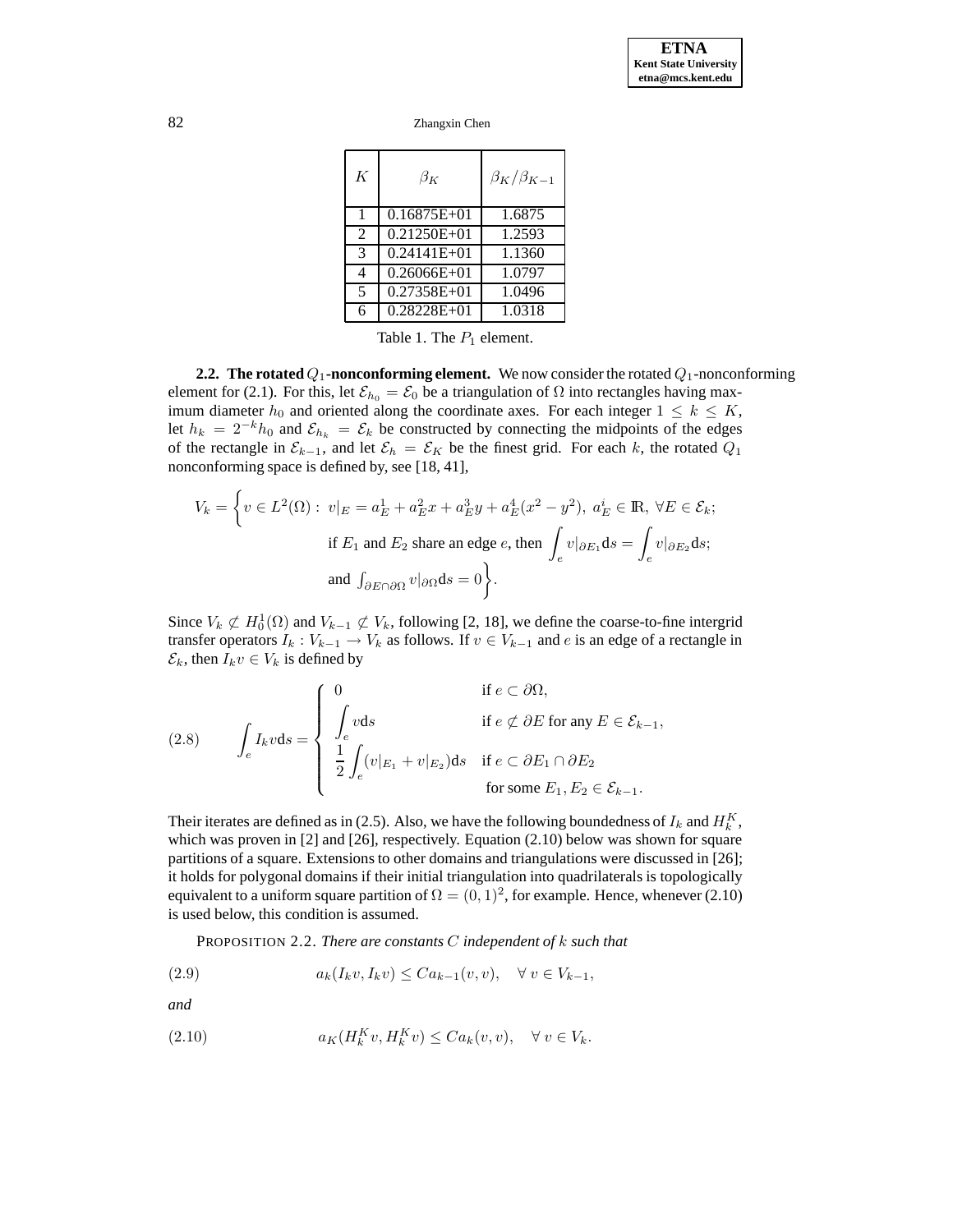

FIG. 2. The definition of the function  $v$  in Example 3.

We now consider a simple case of the model problem  $(2.1)$  where the coefficient A is constant; i.e.,  $A = I$ . In this case we shall show, by the next example, that the constant C in (2.9) is generally bigger than one. However, it is not bigger than two, as stated in Proposition 2.3 below (see its proof in [26]).

*Example* 3. Let  $\Omega$  be as in Figure 2 and v be in  $V_0$  with the integral averaging values over edges given in this figure. Then with  $A = I$  it can be shown that

$$
a_0(v,v)=5,
$$

and

$$
a_1(I_1v, I_1v) = 201/32.
$$

Hence we find that

$$
a_1(I_1v, I_1v) > a_0(v, v).
$$

PROPOSITION 2.3. With  $A = I$ , it holds that

(2.11) 
$$
a_k(I_k v, I_k v) \leq 2a_{k-1}(v, v), \quad \forall v \in V_{k-1}.
$$

*Example* 4. As for the  $P_1$  element, here we report numerical results on  $\beta_K$ . The same data are taken as in Example 2 except that now  $\mathcal{E}_K$  is a square partition. From Table 2, we also see numerical evidence that  $\beta_K$  is uniformly bounded for the rotated  $Q_1$  element, which agrees with (2.10).

| K              | $\beta_K$       | $\beta_K/\beta_{K-1}$ |
|----------------|-----------------|-----------------------|
| $\mathbf{1}$   | $0.11875E+01$   | 1.1875                |
| 2              | $0.13393E+01$   | 1.1278                |
| 3              | $0.14249E + 01$ | 1.0639                |
| $\overline{4}$ | $0.14719E+01$   | 1.0330                |
| 5              | $0.14970E + 01$ | 1.0171                |
| 6              | $0.15103E + 01$ | 1.0089                |

Table 2. The rotated  $Q_1$  element.

We end with a remark that the rotated  $Q_1$  element also can be defined with degrees of freedom given by the values at the midpoints of edges of the elements. However, (2.10) and (2.11) do not hold with this definition [26].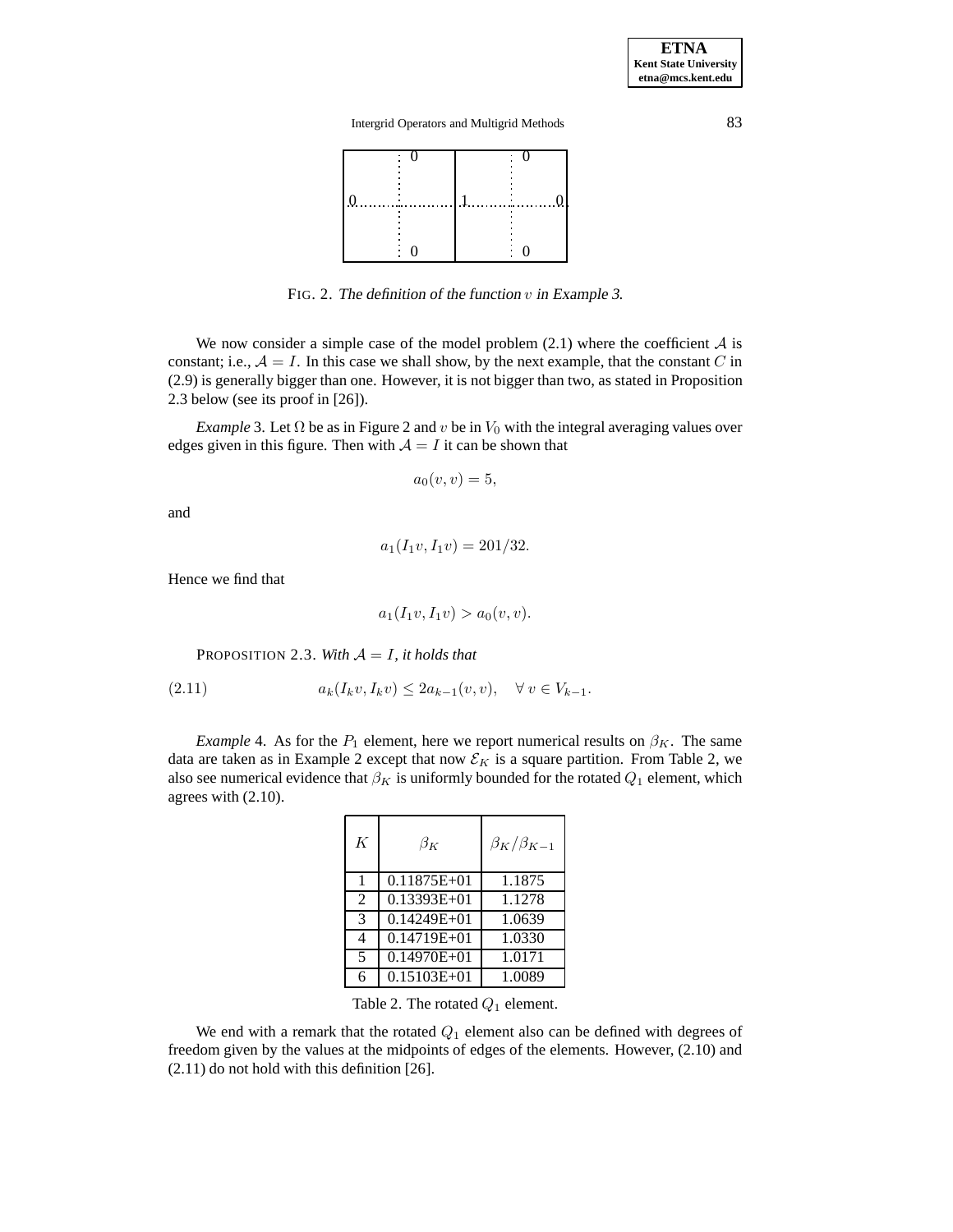**2.3. The Morley nonconforming element.** In this and the next two subsections, we consider the numerical solution of the fourth-order problem

(2.12) 
$$
\Delta^2 u = f \quad \text{in } \Omega, u = \frac{\partial u}{\partial \nu} = 0 \quad \text{on } \partial \Omega,
$$

using the Morley, Zienkiewicz, and Adini nonconforming finite element methods, respectively. Now the quadratic form  $a(\cdot, \cdot)$  is given by

$$
a(v, w) = (v_{xx}, w_{xx}) + 2(v_{xy}, w_{xy}) + (v_{yy}, w_{yy}), \quad v, w \in H^{2}(\Omega).
$$

The weak form of (2.12) is, find  $u \in H_0^2(\Omega)$  such that

(2.13) 
$$
a(u, v) = (f, v), \quad \forall v \in H_0^2(\Omega).
$$

It has a unique solution [27].

Let  $\{\mathcal{E}_k\}_{k=0}^K$  be the family of dyadically refined triangulations of  $\Omega$  into triangles as defined in  $\S 2.1$ . For each k, we define the Morley element, see [34],

$$
V_k = \{ v \in L^2(\Omega) : v|_E \in P_2(E) \text{ for all } E \in \mathcal{E}_k; v \text{ is continuous at the vertices and vanishes at the vertices on } \partial\Omega; \text{ and } \partial v/\partial v \text{ is continuous at the midpoints of interior edges and vanishes at the midpoints of edges on } \partial\Omega \}.
$$

Note that  $V_k \not\subset C^0(\overline{\Omega})$ . Associated with  $V_k$ ,  $a_k(\cdot, \cdot)$  is defined by

$$
a_k(v, w) = \sum_{E \in \mathcal{E}_k} \left\{ (v_{xx}, w_{xx})_E + 2(v_{xy}, w_{xy})_E + (v_{yy}, w_{yy})_E \right\}, \quad v, w \in V_k.
$$

Then the approximate method for (2.12) using the Morley element is determined as in (2.4).

The coarse-to-fine intergrid transfer operator  $I_k : V_{k-1} \to V_k$  for  $k = 1, \ldots, K$  is again the usual averaging operator, which is given as follows. For  $v \in V_{k-1}$ , let q be a vertex of a triangle and  $\bar{q}$  the midpoint of an edge of a triangle in  $\mathcal{E}_k$ ; then we define  $I_k v$  by [13, 39]

$$
(I_k v) (q) = \begin{cases} 0 & \text{if } q \in \partial \Omega, \\ v(q) & \text{if } q \text{ is also a vertex in } \mathcal{E}_{k-1}, \\ \frac{1}{2} \{v|_{E_1}(q) + v|_{E_2}(q)\} & \text{if } q \text{ is not a vertex in } \mathcal{E}_{k-1}, \end{cases}
$$

and

$$
\frac{\partial}{\partial \nu} (I_k v) (\bar{q}) = \begin{cases}\n0 & \text{if } \bar{q} \in \partial \Omega, \\
\frac{\partial v}{\partial \nu} (\bar{q}) & \text{if } \bar{q} \notin \partial E \text{ for any } E \in \mathcal{E}_{k-1}, \\
\frac{1}{2} \left\{ \frac{\partial v|_{E_1}}{\partial \nu} (\bar{q}) + \frac{\partial v|_{E_2}}{\partial \nu} (\bar{q}) \right\} & \text{if } \bar{q} \in \partial E_1 \cap \partial E_2 \\
\text{for some } E_1, E_2 \in \mathcal{E}_{k-1}.\n\end{cases}
$$

The iterates  $H_k^K$  of  $I_k$  are defined as in (2.5).

We have the following result for the boundedness of the operator  $I_k$ , c.f. [13, 39]. Note that we cannot control the growth of the energy norm of  $H_k^K$ . In fact, the energy norm grows exponentially with the number of grid levels, as is demonstrated numerically in Example 6 below.

PROPOSITION 2.4. *There is a constant* C *independent of* k *such that*

(2.14) 
$$
a_k(I_k v, I_k v) \leq C a_{k-1}(v, v), \quad \forall \ v \in V_{k-1}.
$$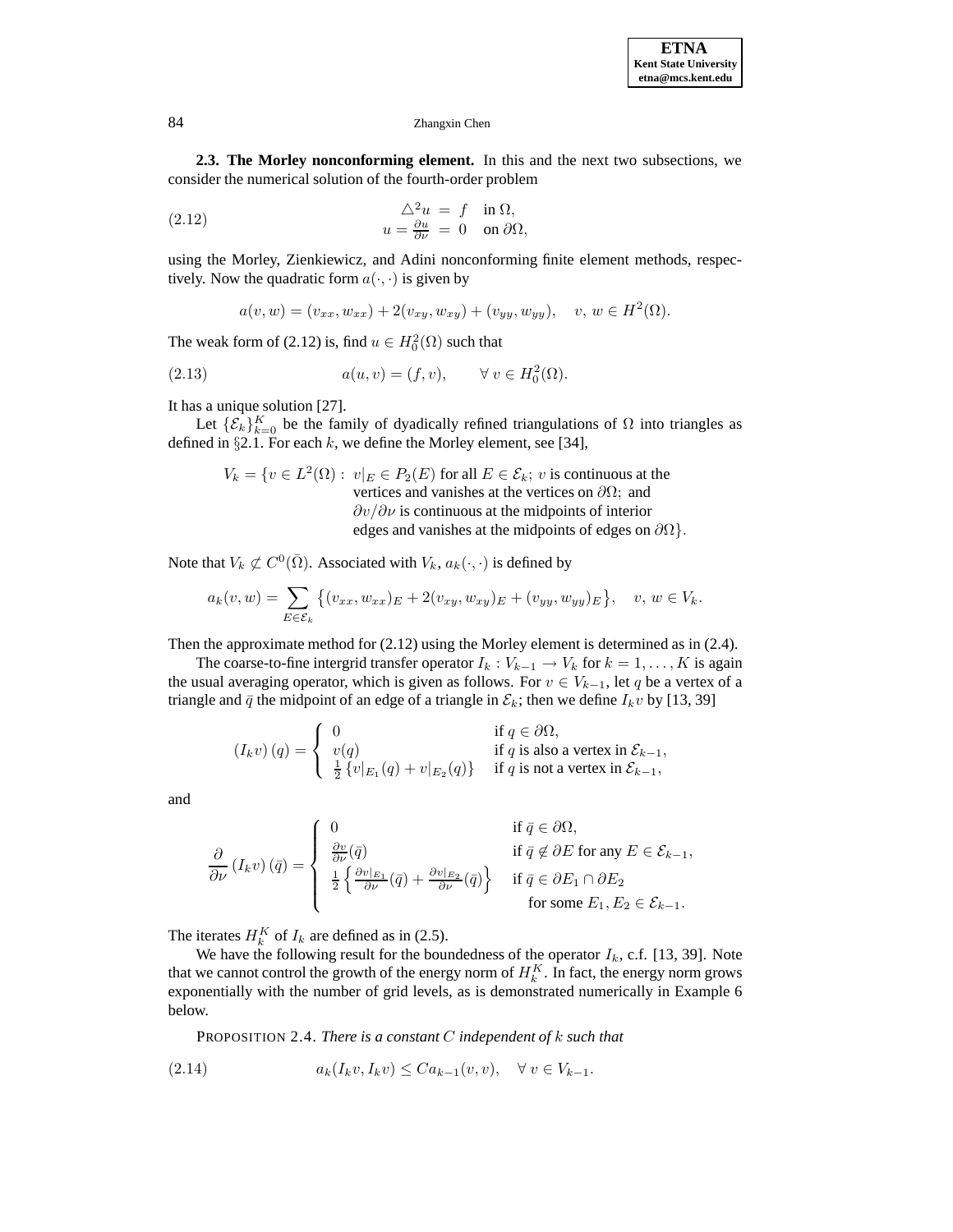We now show, via the next example, that the constant  $C$  in (2.14) is generally bigger than two.

*Example* 5. Let  $\Omega$  be as in Figure 1 and  $v \in V_0$  such that v is zero at all the vertices and  $\partial v/\partial \nu$  has the values at the midpoints as displayed in this figure. Then we see that

$$
a_0(v, v) = 28 - 6\sqrt{2}
$$

and

$$
a_1(I_1v, I_1v) = \frac{231}{4} - \frac{147}{16}\sqrt{2}.
$$

Thus, we have

$$
a_1(I_1v, I_1v) > 2a_0(v, v).
$$

*Example* 6. Numerical results for the  $\beta_K$  with  $\Omega = (0, 1)^2$  are presented in Table 3 for the Morley element.

| K              | $\beta_K$       | $\beta_K/\beta_{K-1}$ |
|----------------|-----------------|-----------------------|
| $\mathbf{1}$   | $0.19375E + 01$ | 1.9375                |
| $\mathfrak{D}$ | $0.34297E+01$   | 1.7702                |
| 3              | $0.63681E+01$   | 1.8568                |
| 4              | $0.12549E+02$   | 1.9706                |
| 5              | $0.25969E+02$   | 2.0694                |
| 6              | 0.55608E+02     | 2.1413                |

Table 3. The Morley element.

**2.4. The Zienkiewicz element.** We now turn to the Zienkiewicz nonconforming element. For this, we define

$$
a(v, w) = (\Delta v, \Delta w) + (1 - \sigma) \{ 2(v_{xy}, w_{xy}) - (v_{xx}, w_{yy}) - (v_{yy}, w_{xx}) \},
$$
  

$$
v, w \in H^2(\Omega),
$$

where  $0 < \sigma < 1/2$  is the Poisson ratio [27]. Then the weak form of (2.12) for the Zienkiewicz method is, find  $u \in H_0^2(\Omega)$  such that (2.13) holds [27].

Let  $\{\mathcal{E}_k\}_{k=0}^K$  again be the family of dyadically refined triangulations of  $\Omega$  into triangles as defined in  $\S 2.1$ . For each k, we define the Zienkiewicz element, see [5],

$$
V_k = \{v : v|_E \in P_3(E), v(q_E^c) = \frac{1}{3} \sum_{i=1}^3 v(q_E^i) - \frac{1}{6} \sum_{i=1}^3 (q_E^i - q_E^c) \cdot \nabla v(q_E^i),
$$
  
for all  $E \in \mathcal{E}_k$ ;  $v, v_x$ , and  $v_y$  are continuous at the vertices  
of  $\mathcal{E}_k$  and vanish at the vertices on  $\partial\Omega\}$ ,

where the  $q_E^i$  are the vertices of E and  $q_E^c$  is the centroid of  $E \in \mathcal{E}_k$ . Note that  $V_k \subset C^0(\bar{\Omega})$ , but  $V_k \not\subset C^{\overline{1}}(\overline{\Omega})$ . For each  $V_k$ , we define

$$
a_k(v, w) = \sum_{E \in \mathcal{E}_k} \left\{ (\Delta v, \Delta w)_E + (1 - \sigma) \{ 2(v_{xy}, w_{xy})_E - (v_{xy}, w_{xy})_E\} \right\}, \quad v, w \in V_k.
$$

**ETNA Kent State University etna@mcs.kent.edu**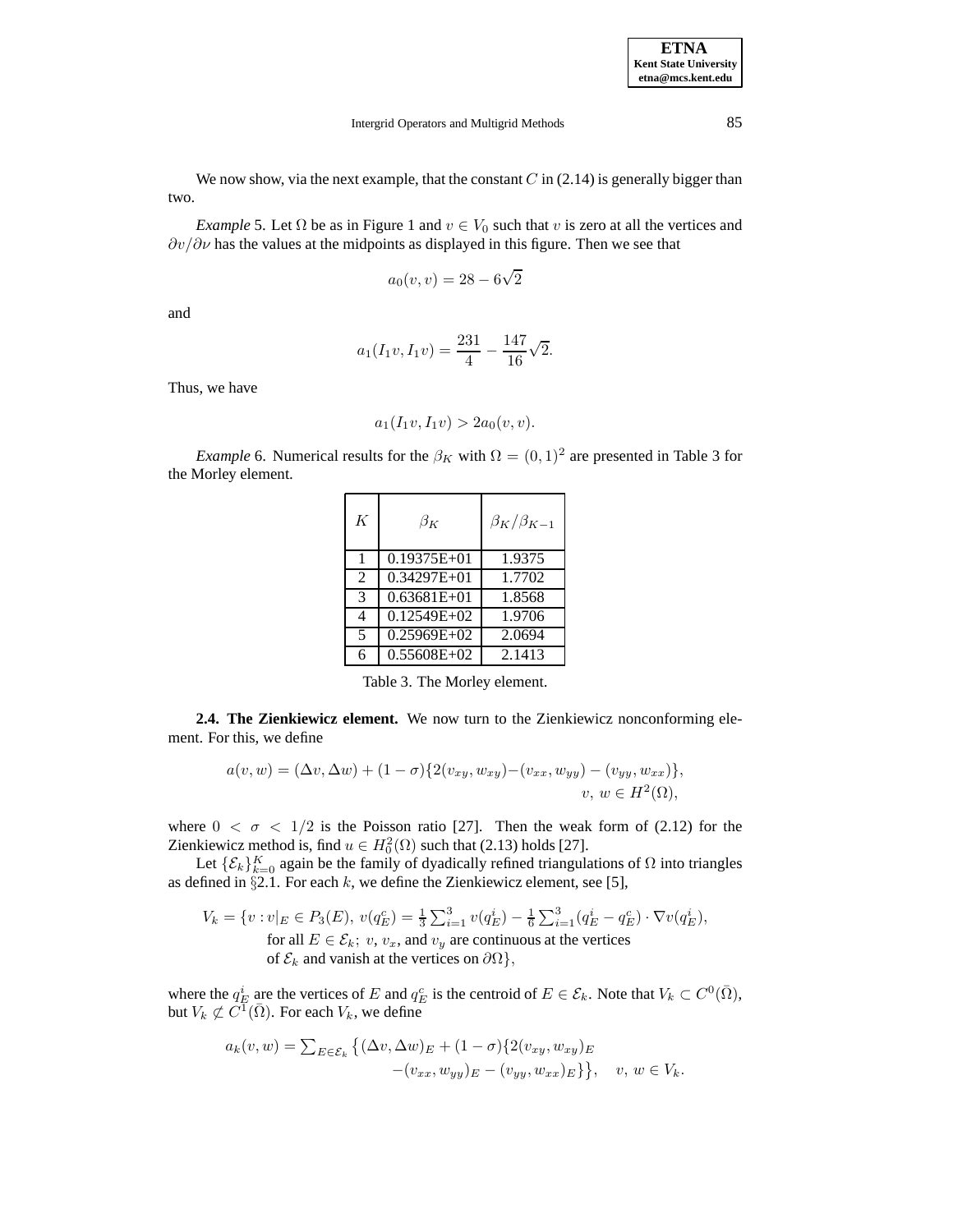

FIG. 3. The definition of the function  $v$  in Example 7.

With this the Zienkiewicz nonconforming method is defined as in (2.4).

The intergrid transfer operators  $I_k : V_{k-1} \to V_k$  is described as follows. For  $v \in V_{k-1}$ , if q is a vertex of a triangle in  $\mathcal{E}_{k-1}$  and  $\bar{q}$  is the midpoint of an edge of a triangle in  $\mathcal{E}_{k-1}$ , then  $I_k v \in V_k$  is determined by

$$
(I_k v)(q) = v(q), \quad \nabla (I_k v)(q) = \nabla v(q),
$$
  
\n
$$
(I_k v)(\bar{q}) = \begin{cases} 0 & \text{if } \bar{q} \in \partial \Omega, \\ v(\bar{q}) & \text{if } \bar{q} \notin \partial \Omega, \end{cases}
$$
  
\n
$$
\nabla (I_k v)(\bar{q}) = \begin{cases} 0 & \text{if } \bar{q} \in \partial \Omega, \\ \frac{1}{2} \{ \nabla v|_{E_1}(\bar{q}) + \nabla v|_{E_2}(\bar{q}) \} & \text{if } \bar{q} \in \partial E_1 \cap \partial E_2 \\ \text{for some } E_1, E_2 \in \mathcal{E}_{k-1}. \end{cases}
$$

The inequality (2.15) below regarding the boundedness of  $I_k$  can be seen in [40]. The constant  $C$  in this inequality is generally bigger than one, as shown in Example 7 below. However, we have numerically observed that it is not bigger than two. A theoretical proof of this fact is yet to be given. Numerical evidence of the boundedness of the iterates  $H_k^K$  can be seen in Example 8 below.

PROPOSITION 2.5. *There exists a constant* C *independent of* k *such that*

(2.15) 
$$
a_k(I_k v, I_k v) \leq C a_{k-1}(v, v), \quad \forall \ v \in V_{k-1}.
$$

*Example* 7. Let  $\Omega = (0, 1)^2$  be determined as in Figure 3 and  $v \in V_0$  such that  $\partial v / \partial x$ and  $\partial v/\partial y$  are zero at all the vertices and v has the nodal values at the vertices as determined by this figure. Then we find that

$$
a_0(v,v)=192,
$$

and

$$
a_1(I_1v, I_1v) = 317.58 - 44.5\sigma.
$$

Thus we observe that

$$
a_1(I_1v, I_1v) > a_0(v, v)
$$
 for  $0 < \sigma < 1/2$ .

*Example* 8. Numerical results for the  $\beta_K$  for the Zienkiewicz element with  $\Omega = (0, 1)^2$ are described in Table 4.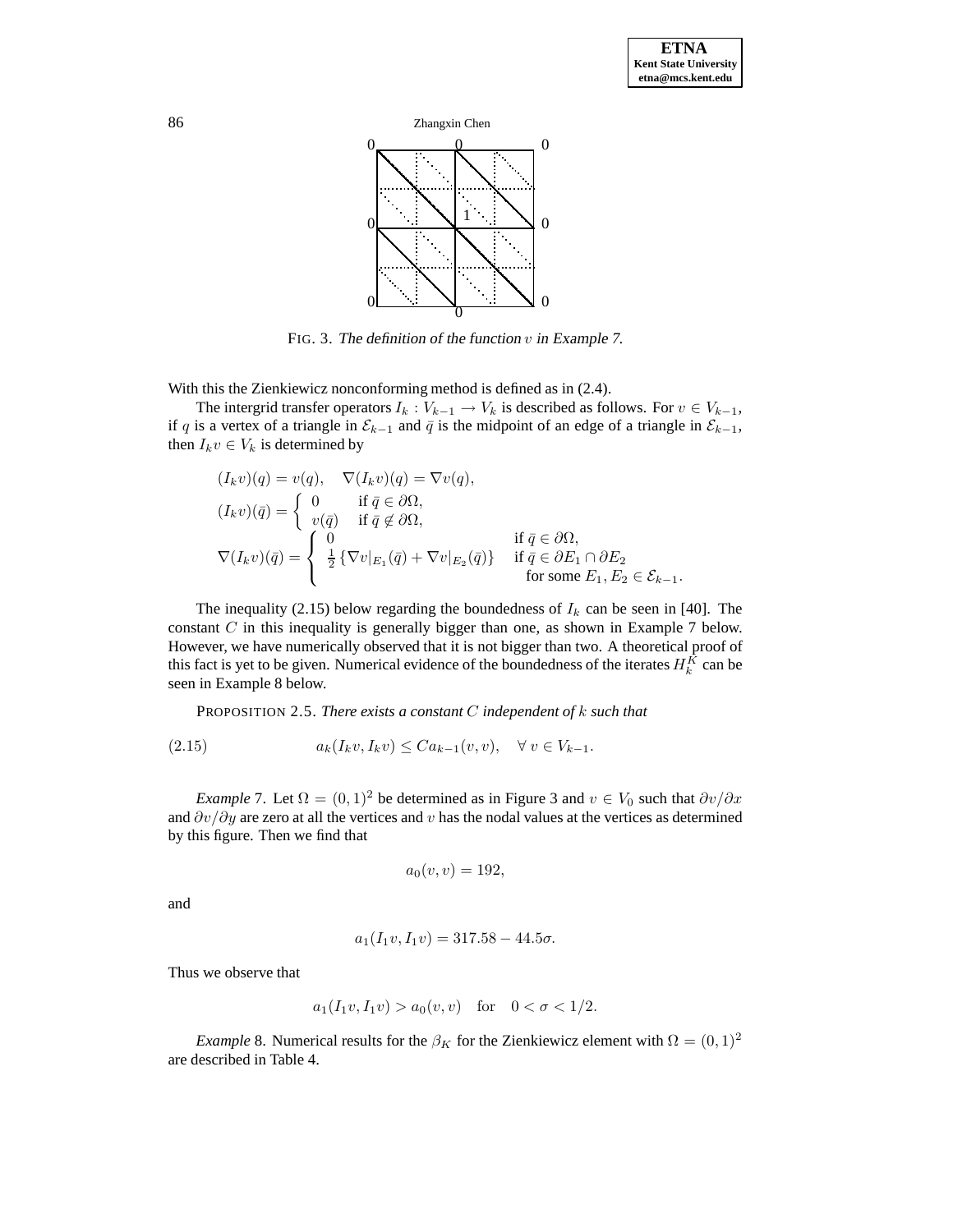**ETNA Kent State University etna@mcs.kent.edu**

Intergrid Operators and Multigrid Methods 87

| K              | $\beta_K$       | $\beta_K/\beta_{K-1}$ |
|----------------|-----------------|-----------------------|
| 1              | $0.16541E+01$   | 1.6541                |
| $\overline{2}$ | $0.20824E + 01$ | 1.2589                |
| 3              | $0.23053E+01$   | 1.1070                |
| 4              | $0.24088E + 01$ | 1.0449                |
| 5              | 0.24539E+01     | 1.0187                |
| 6              | $0.24729E + 01$ | 1.0077                |

Table 4. The Zienkiewicz element.

**2.5. The Adini nonconforming element.** We now consider the Adini nonconforming element. The quadratic form  $a(\cdot, \cdot)$  is defined as in §2.4. Let  $\{\mathcal{E}_k\}_{k=0}^K$  be the family of dyadically refined triangulations of  $\Omega$  into rectangles as defined in §2.2. For each k, we define the Adini element, see [1],

$$
V_k = \{ v \in L^2(\Omega) : v|_E \in P_3(E) \oplus \{x^3y\} \oplus \{xy^3\} \text{ for all } E \in \mathcal{E}_k; \newline v, v_x, \text{ and } v_y \text{ are continuous at the vertices of } \mathcal{E}_k \text{ and vanish at the vertices on } \partial\Omega \}.
$$

Again,  $V_k \subset C^0(\overline{\Omega})$ , but  $V_k \not\subset C^1(\overline{\Omega})$ . The quadratic form  $a_k(\cdot, \cdot)$  is given as in §2.4, and the Adini nonconforming method is defined as in (2.4).

The intergrid transfer operator  $I_k : V_{k-1} \to V_k$  is modified as follows. For  $v \in V_{k-1}$ , if q is a vertex of a rectangle in  $\mathcal{E}_{k-1}$ ,  $\bar{q}$  is the midpoint of an edge of a rectangle in  $\mathcal{E}_{k-1}$ , and  $q^c$  is the center of a rectangle in  $\mathcal{E}_{k-1}$ , then  $I_k v \in V_k$  is determined by

$$
(I_k v)(q) = v(q), \nabla (I_k v)(q) = \nabla v(q),
$$
  
\n
$$
(I_k v)(q^c) = v(q^c), \nabla (I_k v)(q^c) = \nabla v(q^c),
$$
  
\n
$$
(I_k v)(\bar{q}) = \begin{cases} 0 & \text{if } \bar{q} \in \partial\Omega, \\ v(\bar{q}) & \text{if } \bar{q} \notin \partial\Omega, \end{cases}
$$
  
\n
$$
\nabla (I_k v)(\bar{q}) = \begin{cases} 0 & \text{if } \bar{q} \in \partial\Omega, \\ \frac{1}{2} \{ \nabla v|_{E_1}(\bar{q}) + \nabla v|_{E_2}(\bar{q}) \} & \text{if } \bar{q} \in \partial E_1 \cap \partial E_2 \\ \text{for some } E_1, E_2 \in \mathcal{E}_{k-1}. \end{cases}
$$

Similar properties for  $I_k$  and  $H_k^K$  to those for the Zienkiewicz element have been observed for the Adini element; see Proposition 2.6 [36] and Examples 9 and 10 below.

PROPOSITION 2.6. *There is a constant* C *independent of* k *such that*

(2.16) 
$$
a_k(I_k v, I_k v) \leq C a_{k-1}(v, v), \quad \forall \ v \in V_{k-1}.
$$

*Example* 9. Let  $\Omega = (0, 1)^2$  be given as in Figure 4 and  $v \in V_0$  such that v and  $\partial v / \partial y$ are zero at all the vertices and  $\partial v/\partial x$  has the nodal values at the vertices as determined by this figure. Then we have

$$
a_0(v, v) = (176 - 16\sigma)/30,
$$

and

$$
a_1(I_1v, I_1v) = (193 - 8\sigma)/30,
$$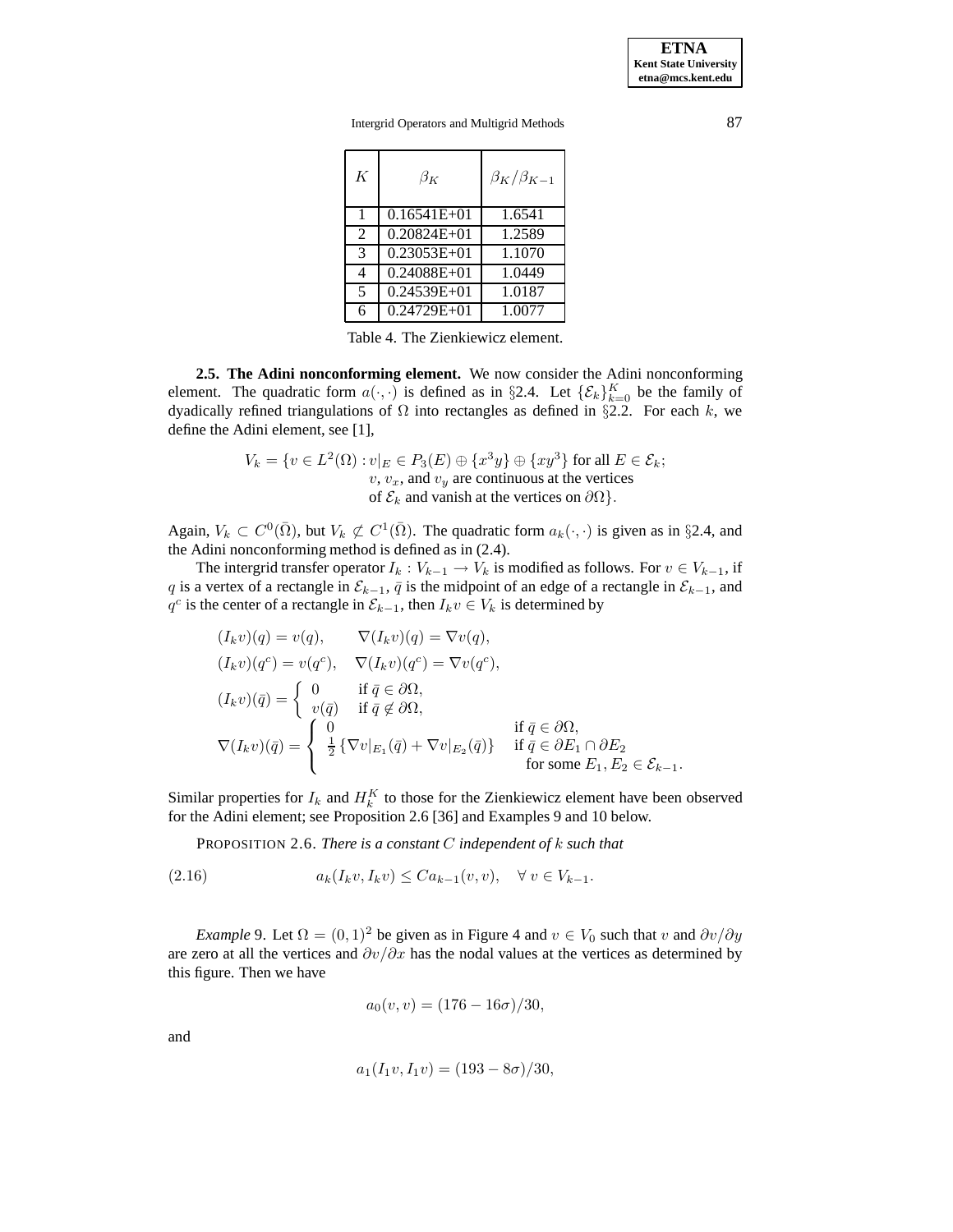

FIG. 4. The definition of the function  $v$  in Example 9.

so that

$$
a_1(I_1v, I_1v) > a_0(v, v)
$$
 for  $0 < \sigma < 1/2$ .

*Example* 10. Numerical results for the  $\beta_K$  for the Adini element with  $\Omega = (0, 1)^2$  are displayed in Table 5.

| K                        | $\beta_K$       | $\beta_K/\beta_{K-1}$ |
|--------------------------|-----------------|-----------------------|
| $\mathbf{1}$             | $0.10966E + 01$ | 1.0966                |
| $\mathfrak{D}$           | $0.11767E + 01$ | 1.0730                |
| 3                        | $0.12088E + 01$ | 1.0273                |
| 4                        | $0.12189E+01$   | 1.0084                |
| $\overline{\phantom{0}}$ | $0.12219E+01$   | 1.0025                |
| ŕ                        | $0.12228E + 01$ | 1.0007                |

Table 5. The Adini element.

For all the nonconforming elements tested here except for the Adini elements, numerical results for  $\beta_K$  were also reported in [37].

**3. Analysis of Multigrid Methods.** In this section, we apply the results of the previous section to derive convergence of multigrid methods. We state several theorems to illustrate the type of convergence results available utilizing the estimates on the intergrid transfer operators and their iterates. We first state convergence results in a general setting. Two approaches of defining multigrid methods are then discussed. Partial differential problems with less than full elliptic regularity and without elliptic regularity are considered.

**3.1. Multigrid methods.** We assume that we are given a sequence of nonconforming finite element spaces

$$
V_0, V_1, \ldots, V_K,
$$

along with the nonsingular coarse-to-fine grid operators  $I_k : V_{k-1} \to V_k$  for  $k = 1, \ldots, K$ . In addition, assume that we are given symmetric positive definite quadratic forms  $a_k(\cdot, \cdot)$  and  $(\cdot, \cdot)_k$  over  $V_k \times V_k$  for  $k = 0, \ldots, K$ . Finally, suppose that we are given another family of symmetric positive definite quadratic forms  $b_k(\cdot, \cdot)$  over  $V_k \times V_k$  for  $k = 0, \ldots, K$  such that  $b_K(\cdot, \cdot) = a_K(\cdot, \cdot)$ . On all lower levels,  $b_k(\cdot, \cdot)$  may be different from  $a_k(\cdot, \cdot)$ . The norms corresponding to  $(\cdot, \cdot)_k$  and  $b_k(\cdot, \cdot)$  will be denoted by  $|| \cdot ||_k$  and  $|| \cdot ||_{1,k}$ , respectively. Examples of spaces, operators, and quadratic forms will be given later in this section.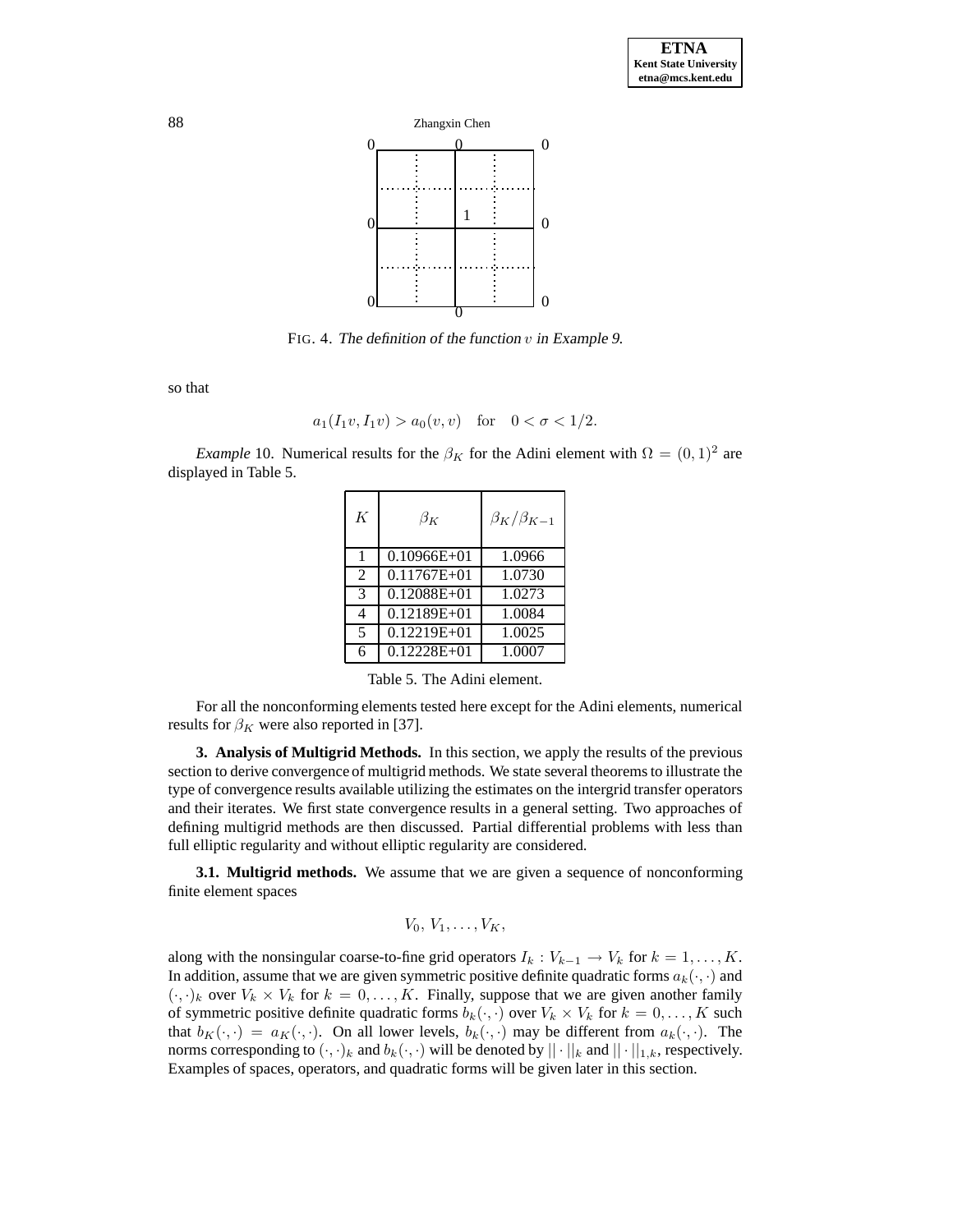Given  $f \in V_K$ , the multigrid methods will be designed for the solution of the problem: Find  $u_K \in V_K$  such that

(3.1) 
$$
a_K(u_K, v) = (f, v)_K, \quad \forall v \in V_K.
$$

To introduce them, we define the discretization operator  $A_k : V_k \to V_k$  on level k given by

(3.2) 
$$
(A_k v, w)_k = b_k(v, w), \quad \forall w \in V_k, k = 0, ..., K.
$$

Note that the operator  $A_k$  is clearly symmetric (in both the  $b_k(\cdot, \cdot)$  and  $(\cdot, \cdot)_k$  inner products) and positive definite. Also, we define the operators  $P_{k-1} : V_k \to V_{k-1}$  and  $P_{k-1}^0 : V_k \to V_{k-1}$  $V_{k-1}$  by

$$
(3.3) \t b_{k-1}(P_{k-1}v,w) = b_k(v,I_kw), \t \forall w \in V_{k-1}, k = 1,\ldots,K,
$$

and

$$
(P_{k-1}^0 v, w)_{k-1} = (v, I_k w)_k, \quad \forall w \in V_{k-1}, k = 1, ..., K.
$$

It is obvious that  $I_kP_{k-1}$  is a symmetric operator with respect to the  $b_k$  form. Finally, let  $R_k : V_k \to V_k$  for  $k = 1, ..., K$  be the linear operators associated with the point Jacobi or Gauss-Seidel smoothing procedures, let  $R_k^t$  denote the adjoint of  $R_k$  with respect to the  $(\cdot,\cdot)_k$ inner product, and define

$$
R_k^{(l)} = \begin{cases} R_k & \text{if } l \text{ is odd,} \\ R_k^t & \text{if } l \text{ is even.} \end{cases}
$$

On  $V_0$ , let  $R_0 = A_0^{-1}$ ; i.e., we solve exactly on the coarsest level. Following [11], the multigrid operator  $B_k : V_k \to V_k$  is defined recursively as follows:

MULTIGRID METHOD 3.1. Let  $1 \le k \le K$  and p be a positive integer. Let  $B_0 = A_0^{-1}$ . Assume that  $B_{k-1}$  has been defined and define  $B_k g$  for  $g \in V_k$  as follows:

- 1. Let  $x^0 = 0$  and  $z^0 = 0$ .
- 2. Define  $x^l$  for  $l = 1, \ldots, m(k)$  by

$$
x^{l} = x^{l-1} + R_k^{(l+m(k))}(g - A_k x^{l-1}).
$$

3. Define  $y^{m(k)} = x^{m(k)} + I_k z^p$ , where  $z^i$  for  $i = 1, \ldots, p$  is defined by

$$
z^{i} = z^{i-1} + B_{k-1} \left[ P_{k-1}^{0} \left( g - A_{k} x^{m(k)} \right) - A_{k-1} z^{i-1} \right].
$$

4. Define  $y^l$  for  $l = m(k) + 1, \ldots, 2m(k)$  by

$$
y^{l} = y^{l-1} + R_k^{(l+m(k))} (g - A_k y^{l-1}).
$$

5. Let  $B_k g = y^{2m(k)}$ .

In the Multigrid Method (MG) 3.1,  $m(k)$  gives the number of pre- and post-smoothing iterations and can vary as a function of k. The values  $p = 1$  and  $p = 2$  yield the socalled  $\mathcal V$ - and  $\mathcal W$ -cycle multigrid methods, respectively. A variable  $\mathcal V$ -cycle method is one in which the number of smoothings  $m(k)$  increases exponentially as k decreases (i.e.,  $p = 1$ ) and  $m(k)=2^{K-k}$ ). Other versions of multigrid methods without pre- or post-smoothing iterations can be analyzed similarly.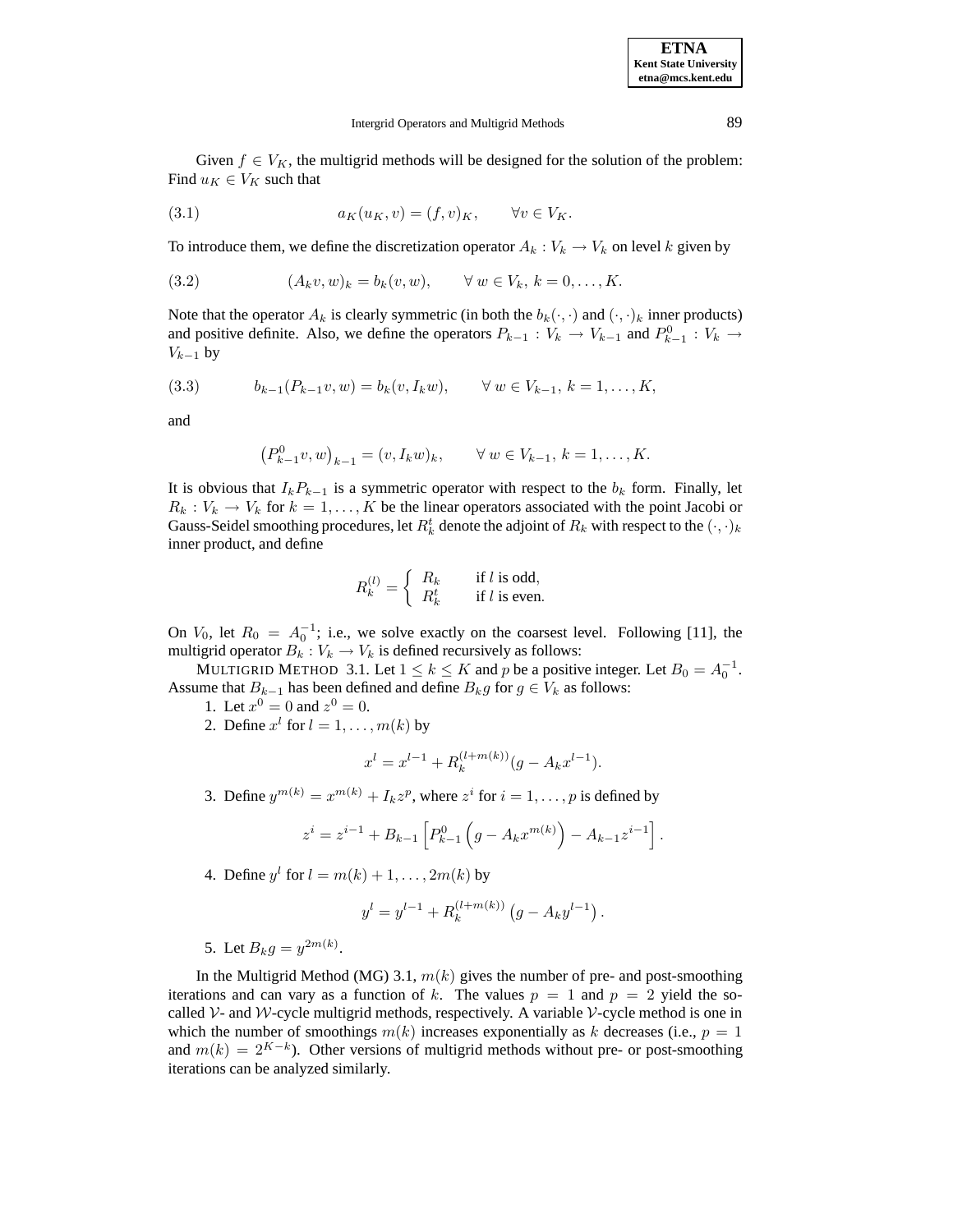To apply the convergence theory developed in [11] for analyzing MG 3.1, we need the following two estimates:

$$
(3.4) \t\t b_k(I_k v, I_k v) \le C_* b_{k-1}(v, v), \quad \forall v \in V_{k-1},
$$

and

$$
(3.5) \t |b_k((I - I_k P_{k-1})v, v)| \leq C_{\alpha} \left( \frac{\|A_k v\|_k^2}{\lambda_k} \right)^{\alpha/l} b_k(v, v)^{1-(\alpha/l)}, \quad \forall \ v \in V_k,
$$

for  $k = 1, \ldots, K$ , where  $C_*$  and  $C_{\alpha}$  are constants independent of k,  $\lambda_k$  is the largest eigenvalue of  $A_k$ ,  $0 < \alpha \leq 1$ ,  $l = 1$  for second-order problems, and  $l = 2$  for forth-order problems. The convergence rate for MG 3.1 on the kth level is measured by a convergence factor  $\delta_k$  satisfying

(3.6) 
$$
|b_k((I - B_k A_k)v, v)| \leq \delta_k b_k(v, v), \quad \forall v \in V_k, k = 0, ..., K.
$$

THEOREM 3.1. Assume that (3.4) with  $C_* = 1$  and (3.5) are satisfied. Then we have the *following cases:*

(i) *Define*  $B_k$  *by*  $p = 1$  *and*  $m(k) = m$  *for all* k *in* MG 3.1*. Then inequality* (3.6) *holds with*

$$
\delta_k = \frac{C k^{\left(l-\alpha\right)/\alpha}}{C k^{\left(l-\alpha\right)/\alpha} + m^{\alpha/l}}.
$$

(ii) *Define*  $B_k$  *by*  $p = 2$  *and*  $m(k) = m$  *for all*  $k$  *in MG* 3.1*. Then* (3.6) *holds with*  $\delta_k = \delta$ *(independent of* k*) given by*

$$
\delta = \frac{C}{C + m^{\alpha/l}}.
$$

(iii) *Define*  $B_k$  *by*  $p = 1$  *and*  $m(k) = 2^{K-k}$  *for*  $k = 1, ..., K$  *in MG* 3.1*. Then* (3.6) *holds with*  $\delta_k$  *determined by* 

$$
\delta_k = \frac{C}{C + m(k)^{\alpha/l}}.
$$

The constant C in Theorem 3.1 depends on  $C_*, C_{\alpha}$ , and the estimate on the smoothing operator  $R_k$ , but is independent of k.

THEOREM 3.2. *Assume that* (3.4) *and* (3.5) *are satisfied. Then*

(i) *for* m *big enough (independent of* k*), the above result for the* W*-cycle holds.*

(ii) *there are*  $\theta_0$ ,  $\theta_1 > 0$ , *independent of* k, such that the variable V-cycle multigrid *operator* B<sup>k</sup> *satisfies*

$$
\theta_0 b_k(v, v) \le b_k(B_k A_k v, v) \le \theta_1 b_k(v, v), \qquad \forall v \in V_k,
$$

*where*

$$
\theta_0 \ge \frac{m(k)^{\alpha/l}}{C + m(k)^{\alpha/l}} \quad \text{and} \quad \theta_1 \le \frac{C + m(k)^{\alpha/l}}{m(k)^{\alpha/l}}.
$$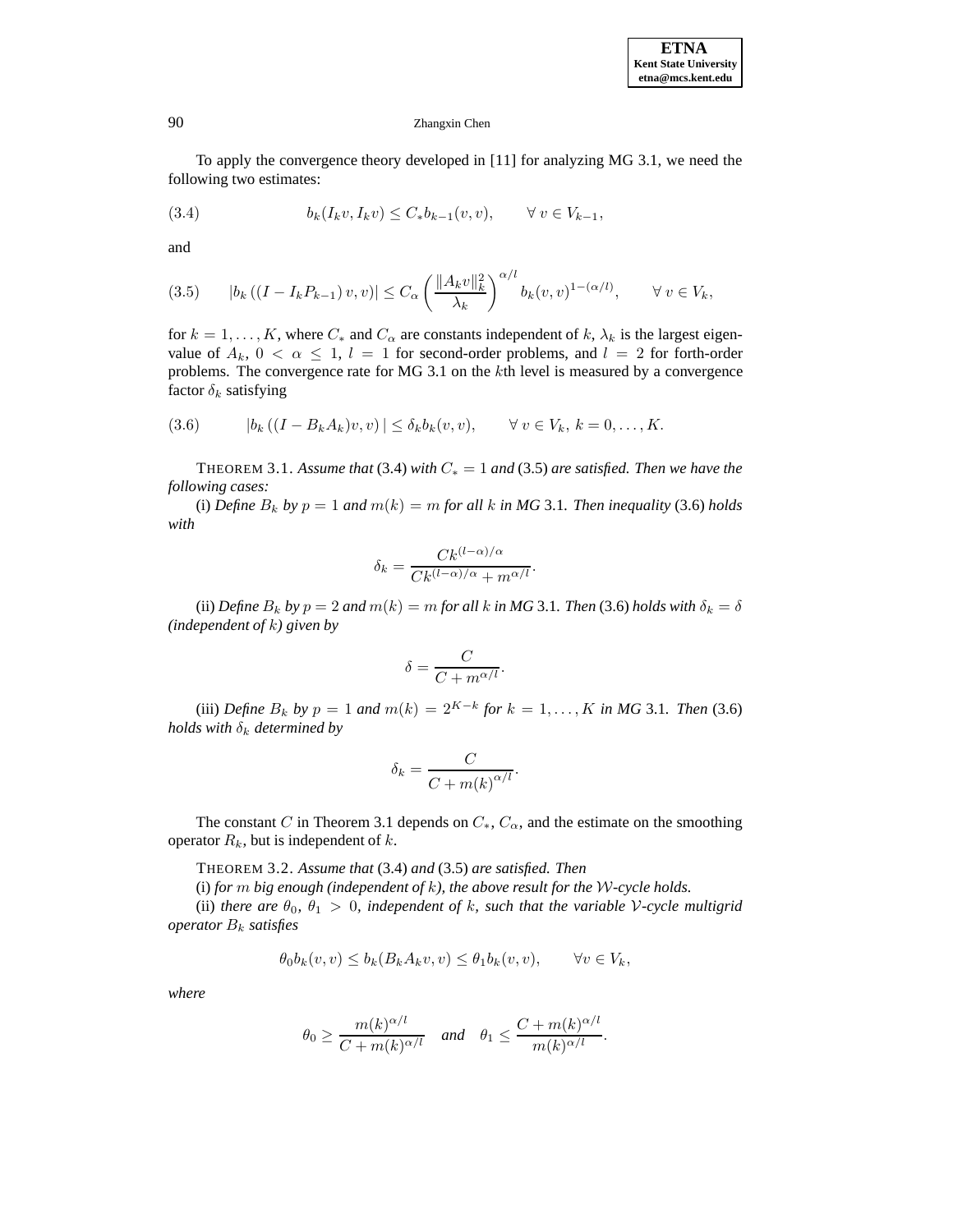When the "m big enough" in the above theorem is replaced by  $C_* = 2$  in (3.4), we have the next result, which is slightly stronger than Theorem 3.2 for the  $W$ -cycle.

THEOREM 3.3. Assume that (3.4) with  $C_* = 2$  and (3.5) are satisfied. Then (i) *the same result as in Theorem* 3.1 *for the* W*-cycle holds.* (ii) *the same result as in Theorem* 3.2 *for the variable* V*-cycle holds.*

The validity of inequality (3.5) requires the elliptic regularity property of solutions of partial differential equations. An alternative hypothesis without requiring such a property can be provided with an appropriate choice of the quadratic forms  $b(\cdot, \cdot)_k$  such that

$$
(3.7) \t\t b_{k-1}(v,w) = b_k(I_k v, I_k w), \quad \forall v, w \in V_{k-1}, k = 1, ..., K.
$$

THEOREM 3.4. Assume that  $(3.7)$  is satisfied and that there exist linear operators  $Q_K^k$  :  $V_K \to V_k, k = 0, \dots, K$ , with  $Q_K^K = I$ , such that

(3.8) 
$$
\| (Q_K^k - I_k Q_K^{k-1}) v \|_k^2 \le C \lambda_k^{-1} b_K(v, v), \quad k = 1, ..., K, b_k (Q_K^k v, Q_K^k v) \le C b_K(v, v), \qquad k = 0, ..., K - 1.
$$

*Then inequality* (3.6) *with*  $k = K$  *holds with one smoothing iteration per level for both the* V*- and* W*-cycle multigrid methods with*

$$
\delta_K = 1 - \frac{1}{CK},
$$

*where* C *is independent of* K*.*

For the proof of the first three theorems, we refer to [11]. For the proof of Theorem 3.4 in the conforming case, see [10], and for the nonconforming case, consult [20]. Condition (3.8) and thus Theorem 3.4 can be verified without any elliptic regularity assumption for the underlying partial differential equations, as mentioned above. For numerical results on the discontinuity in the coefficient of differential problems for the second class of multigrid methods defined in §3.3 below, see [24].

Note that we have uniform convergence estimates for the  $W$ -cycle and variable  $V$ -cycle methods in Theorem 3.1–3.3. However, the convergence rate for the multigrid  $\mathcal V$ -cycle methods in Theorems 3.1 and 3.4 deteriorates with the number of grid levels. We shall now state a uniform convergence rate for the V-cycle methods with one smoothing on each level. For this, define  $\Pi_K^k : V_K \to V_k$  by

$$
b_k(\Pi^k_K v, w) = b_K(v, H^K_k w), \quad v \in V_K, w \in V_k,
$$

for  $k = 0, ..., K - 1$  and  $\Pi_K^K = I$  for  $k = K$ ; i.e.,  $\Pi_K^k$  is the adjoint operator of  $H_k^K$  with respect to  $b_k(\cdot, \cdot)$ .

THEOREM 3.5. *Assume that* (3.7) *and the following condition are satisfied:*

$$
(3.9) \qquad \lambda_k \|\big(\Pi_K^k - I_k \Pi_K^{k-1}\big)v\|_k^2 \le C \|\big(\Pi_K^k - I_k \Pi_K^{k-1}\big)v\|_{1,k}^2, \quad \forall v \in V_K.
$$

*Then inequality* (3.6) with  $k = K$  *holds with one smoothing iteration for both the*  $V$ - and W-cycle multigrid methods with  $\delta < 1$  independent of K.

The proof of this theorem can be found in [20].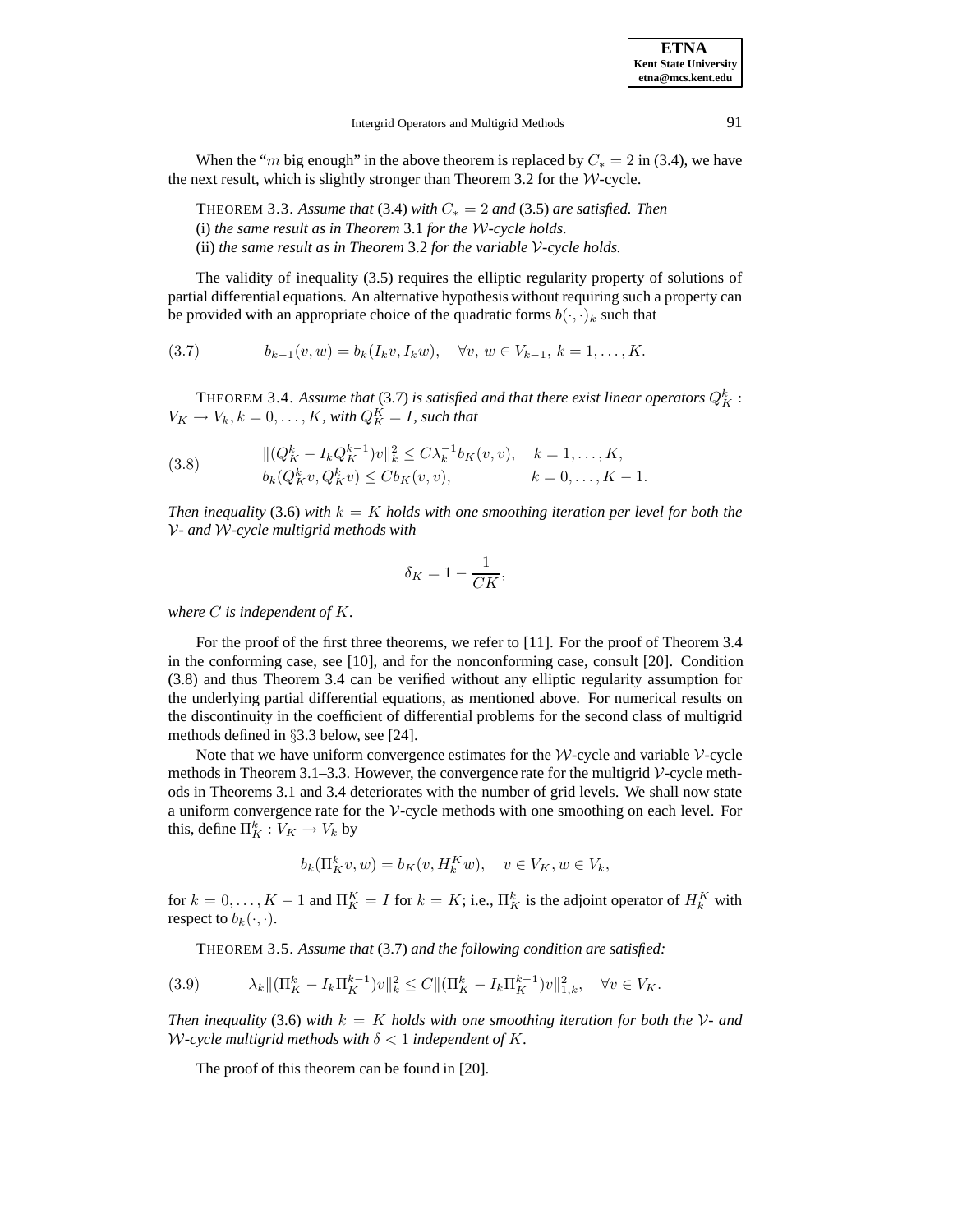**3.2. The first class of multigrid methods.** The first class of multigrid methods is the usual one, which uses discrete equations on all levels which are defined by the same discretization. That is, the quadratic forms  $b_k(\cdot, \cdot)$  are given by

$$
b_k(v, w) = a_k(v, w), \quad v, w \in V_k, k = 0, ..., K,
$$

where  $a_k(\cdot, \cdot)$  for each of the nonconforming elements considered here are defined as in §2. In this case we have the next results for our nonconforming finite elements.

**3.2.1. The**  $P_1$ **-nonconforming element.** For the  $P_1$ -nonconforming element, the quadratic forms  $(\cdot, \cdot)_k$  are defined by

$$
(v, w)_k = h_k^2 \sum_q v(q)w(q), \qquad v, w \in V_k,
$$

where the summation is taken over all the midpoints q in  $\mathcal{E}_k$ . The regularity and approximation property (3.5) has been shown in [16] under the following elliptic regularity on the solution of (2.1),

(3.10) 
$$
||u||_{1+\alpha} \le C||f||_{-1+\alpha}, \quad 0 < \alpha \le 1,
$$

where  $\|\cdot\|_{1+\alpha}$  denotes the Sobolev norm  $\|\cdot\|_{H^{1+\alpha}(\Omega)}$ . Consequently, due to (2.6) and Example 1, only Theorem 3.2 applies to this element.

**3.2.2.** The rotated  $Q_1$ -nonconforming element. The quadratic forms  $(\cdot, \cdot)_k$  are determined as follows. Let  $\{\phi_k^j\}$  be the basis functions of  $V_k$  such that the edge average of  $\phi_k^j$ equals one at exactly one edge and zero at all other edges. Then each  $v \in V_k$  has the representation

$$
v = \sum_{j} v^{j} \phi_{k}^{j}.
$$

Now, for  $v, w \in V_k$  we define

$$
(v, w)_k = h_k^2 \sum_j v^j w^j.
$$

By the uniform  $L^2$ -stability of the basis functions, we can easily show that the norm induced by  $(\cdot, \cdot)_k$  is equivalent to the standard  $L^2(\Omega)$  norm  $\|\cdot\|$ .

The regularity and approximation property  $(3.5)$  can be seen as in the  $P_1$  element [2]. Now, thanks to (2.9), (2.11), and Example 3, Theorem 3.2 can be applied to the rotated  $Q_1$ element for a general A in (2.1), while Theorem 3.3 holds when  $A = I$  in (2.1).

**3.2.3. The Morley element.** For the Morley element, the quadratic forms  $(\cdot, \cdot)_k$  are given by

$$
(v,w)_k = h_k^2 \sum_q v(q) w(q) + h_k^4 \sum_{\overline{q}} \frac{\partial v}{\partial \nu}(\overline{q}) \frac{\partial w}{\partial \nu}(\overline{q}), \qquad v, w \in V_k,
$$

where the summations are taken over all the vertices q and midpoints  $\bar{q}$  in  $\mathcal{E}_k$ , respectively. The property (3.5) can be shown in a similar fashion as for the  $P_1$  element [16] under the following elliptic regularity on the solution of (2.12):

(3.11) 
$$
||u||_{2+\alpha} \le C||f||_{-2+\alpha}, \quad 0 < \alpha \le 1.
$$

Thus, by (2.14) and Example 5, only Theorem 3.2 applies to the Morley element.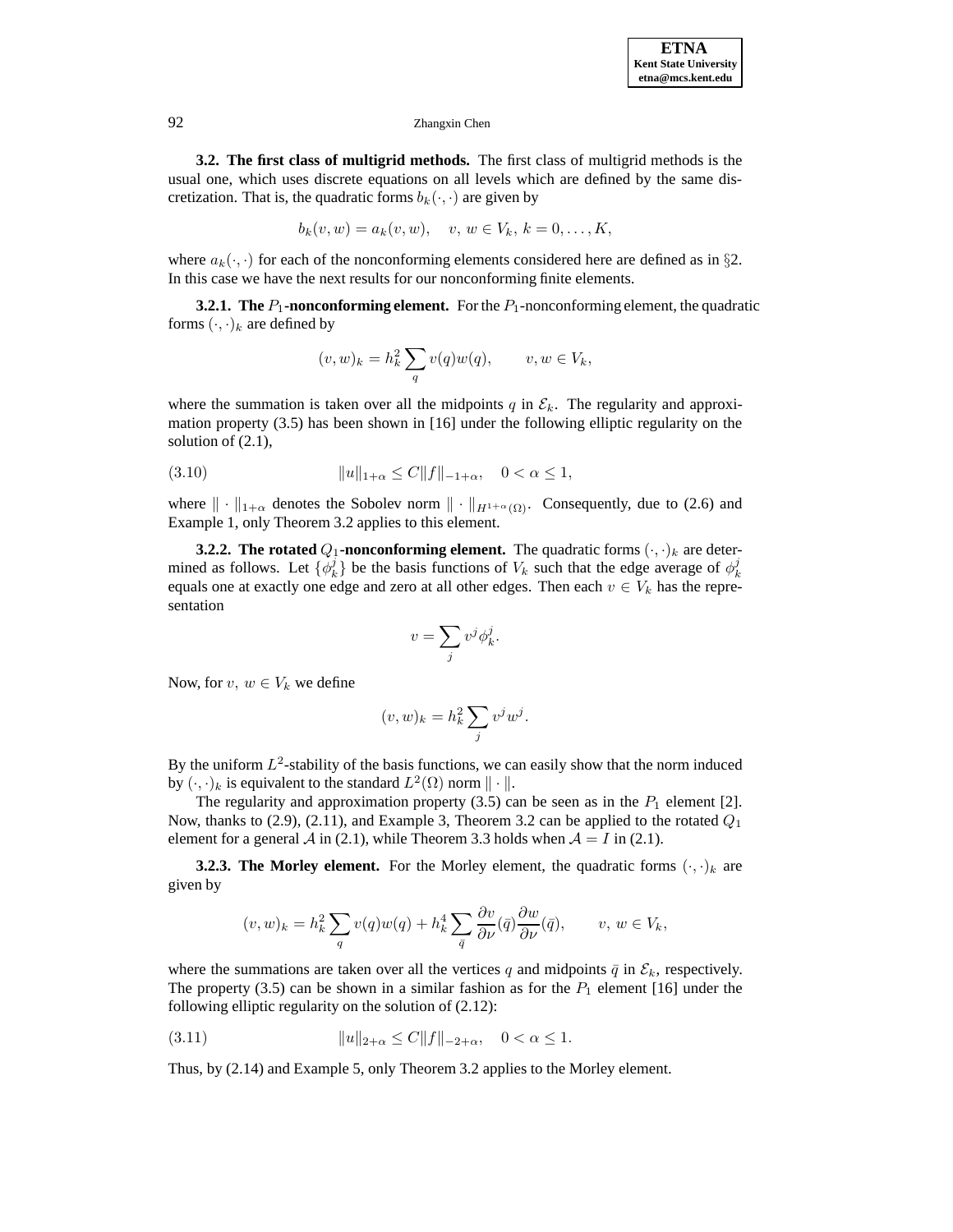**3.2.4. The Zienkiewicz element.** The forms  $(\cdot, \cdot)_k$  are defined by

$$
(v, w)_k = h_k^2 \sum_q v(q) w(q) + h_k^4 \sum_q (v_x(q) w_x(q) + v_y(q) w_y(q)), \quad v, w \in V_k,
$$

where the summation is taken over all the vertices q in  $\mathcal{E}_k$ . For the Zienkiewicz nonconforming element, the property (3.5) can be shown under (3.11). Hence it follows from (2.15) and Example 7 that Theorem 3.2 applies to this element. As mentioned before, numerical evidence suggests that Theorem 3.3 may apply to it.

**3.2.5. The Adini element.** The quadratic forms  $(\cdot, \cdot)_k$  are defined as in the case of the Zienkiewicz element, and the property (3.5) also follows from an analogous argument under  $(3.11)$ . Therefore, by  $(2.16)$  and Example 9, we see that similar convergence results to those for the Zienkiewicz element hold for the Adini element.

In summary, Theorem 3.2 applies to the  $P_1$  and Morley elements, while Theorem 3.3 applies to the rotated  $Q_1$  element (with  $A = I$ ) and possibly to the Zienkiewicz and Adini elements. Namely, we have shown that the W-cycle multigrid methods converge for the  $P_1$ and Morley elements with a sufficiently large number of smoothing iterations on all levels (which is well known), and for the rotated  $Q_1$  element and possibly (based on numerical evidence) for the Zienkiewicz and Adini elements with one smoothing iteration per level (which is less known), and that the variable  $\mathcal V$ -cycle multigrid methods provide a uniform condition number estimate for all these nonconforming elements. As a matter of fact, for the Morley element the  $W$ -cycle methods diverge unless the number of smoothing iterations on all levels is sufficiently large [31]. For the  $P_1$  element we have not numerically observed this fact; in fact, numerical evidence suggests that the  $\mathcal{V}$ - and  $\mathcal{W}$ -cycle methods converge with one smoothing for this element [20]. Finally, Theorem 3.1 does not apply to any of these elements; i.e, we do not have any result for the standard  $\mathcal V$ -cycle methods. It is for this reason that we shall consider the second class of multigrid methods in the next subsection.

**3.3. The second class of multigrid methods.** The second class of multigrid methods is determined by

(3.12) 
$$
b_k(v, w) = a_K(H_k^K v, H_k^K w), \quad \forall v, w \in V_k, k = 0, ..., K - 1,
$$

where we recall that the iterates  $H_k^K$  of  $I_k$  are defined as in (2.5) and on the finest level  $b_K(\cdot, \cdot) = a_K(\cdot, \cdot) = a_h(\cdot, \cdot)$ , which is determined from the continuous problem as in the last section. For each of the nonconforming elements under consideration, the quadratic forms  $(\cdot, \cdot)_k$  can be defined as in §3.2. It follows from (3.12) that (3.4) automatically holds with  $C_* = 1$ . Consequently, it suffices to show (3.5). The ideas presented in [20] indicate that the proof of (3.5) depends on the boundedness of the energy norm of  $H_k^K$ . In fact, the regularity and approximation assumption (3.5) was shown for the  $P_1$  and rotated  $Q_1$  elements; see [20]. Also, it is mentioned in [20] that (3.5) possibly holds for the Zienkiewicz and Adini elements. As a consequence, Theorem 3.1 applies to the  $P_1$  and rotated  $Q_1$  elements; i.e., both the  $V$ - and W-cycle multigrid methods with any number of smoothing iterations converge with the convergence rate given as in this theorem for these elements when  $b_k(\cdot, \cdot)$  is defined by (3.12). For the Morley element, due to the fact that we cannot control the growth of the energy norm of  $H_k^K$  (see §2.3), Theorem 3.1 does not apply. Since the energy norm of  $H_k^K$ grows exponentially with the number of grid levels, it is not appropriate to employ the second approach to define the multigrid methods for this element.

Note that (3.12) also implies (3.7), so we now consider Theorems 3.4 and 3.5 for the  $P_1$ , rotated  $Q_1$ , Zienkiewicz, and Adini elements. Theorem 3.5 was proven in [20] for the former two elements under a full elliptic regularity assumption on the solution of (2.1) (i.e.,  $\alpha = 1$  in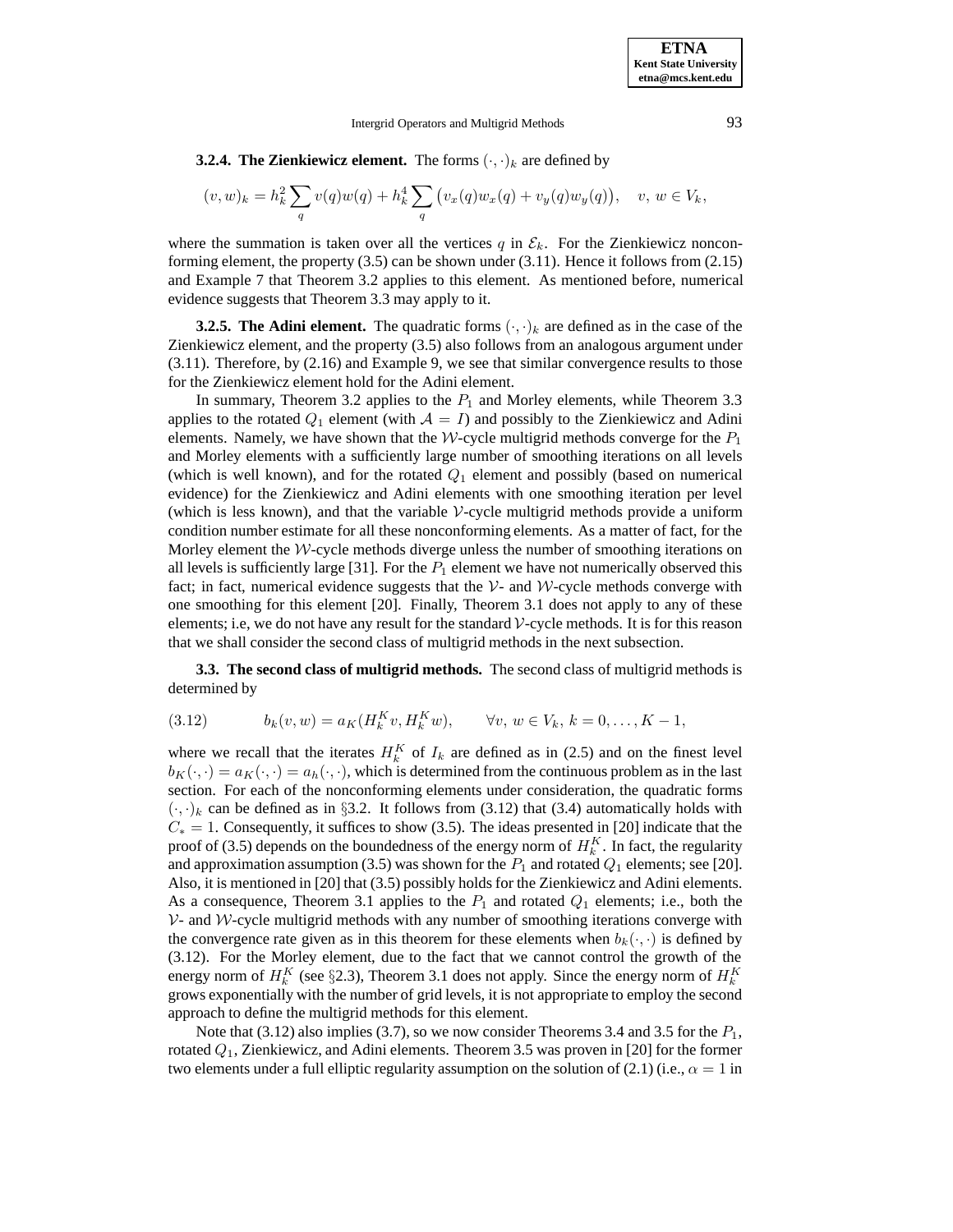(3.10)), and its extension to the latter two elements is possible (based on numerical evidence). For Theorem 3.4, we need the operators  $Q_K^k$ , which are constructed as follows.

**3.3.1. The**  $P_1$  **element.** Following [20, 37], we define the fine-to-coarse intergrid transfer operators  $T_{k-1}: V_k \to V_{k-1}$  as follows. If  $v \in V_k$  and q is the midpoint of an edge e of a triangle in  $\mathcal{E}_{k-1}, T_{k-1}v \in V_{k-1}$  is given by

$$
(T_{k-1}v)(q) = \frac{1}{2}(v(q_1) + v(q_2)),
$$

where  $q_1$  and  $q_2$  are the respective midpoints of the edges  $e_1$  and  $e_2$  in  $\mathcal{E}_k$ , which form the edge e in  $\mathcal{E}_{k-1}$ . Note that the definition of  $T_{k-1}$  automatically preserves the zero nodal values on the boundary. We now introduce the iterated transfer operators

(3.13) 
$$
Q_K^k = T_k \cdots T_{K-1} : V_K \to V_k, \quad k = 0, ..., K.
$$

With  $Q_K^k$  we can show (3.8); see [20], so Theorem 3.4 holds for the  $P_1$  element.

**3.3.2. The rotated**  $Q_1$  **element.** The operators  $T_{k-1} : V_k \to V_{k-1}$  are defined similarly. If  $v \in V_k$  and *e* is an edge of an element in  $\partial \mathcal{E}_{k-1}, T_{k-1}v \in V_{k-1}$  is given by [26]

$$
\frac{1}{|e|}\int_e T_{k-1} v \mathrm{d}s = \frac{1}{2}\left\{\frac{1}{|e_1|}\int_{e_1} v \mathrm{d}s + \frac{1}{|e_2|}\int_{e_2} v \mathrm{d}s\right\},
$$

where  $e_1$  and  $e_2$  in  $\partial \mathcal{E}_k$  form the edge  $e \in \partial \mathcal{E}_{k-1}$ . Note that the definition of  $T_{k-1}$  also automatically preserves the zero average values on boundary edges. The iterates  $Q_K^k$  of  $T_k$ are given as in (3.13), and also satisfy (3.8); see [20]. Hence Theorem 3.4 applies to the rotated  $Q_1$  element.

**3.3.3. The Zienkiewicz and Adini elements.** For the Zienkiewicz and Adini elements, if  $v \in V_k$  and q is a vertex of a triangle in  $\mathcal{E}_{k-1}$ , then  $T_{k-1}v \in V_{k-1}$  is defined by, see [20],

$$
(T_{k-1}v)(q) = v(q), \quad \nabla (T_{k-1}v)(q) = \nabla v(q),
$$

which has the zero nodal values on the boundary and leads to  $Q_K^k$  as in (3.13). Condition (3.8) could be shown similarly if the energy norm of  $H_k^K$  would be uniformly bounded. However, the boundedness of  $H_k^K$  has not been proved yet.

In summary, exploiting the second approach of defining multigrid methods for the  $P_1$ , rotated  $Q_1$ , Zienkiewicz, and Adini nonconforming elements, Theorems 3.1, 3.4, and 3.5 can be appled to the first two methods. Numerical evidence suggests that they may also be applied to the last two methods. This approach is not suitable for the Morley element.

## **REFERENCES**

- [1] A. ADINI AND R. CLOUGH, *Analysis of plate bending by the finite element method*, NSF Report G. 7337, 1961.
- [2] T. ARBOGAST AND Z. CHEN, *On the implementation of mixed methods as nonconforming methods for second order elliptic problems*, Math. Comp., 64 (1995), pp. 943–972.
- [3] D. N. ARNOLD AND F. BREZZI, *Mixed and nonconforming finite element methods: implementation, postprocessing and error estimates*, RAIRO Model. Math. Anal. Numer., 19 (1985), pp. 7–32.
- [4] R. BANK AND T. DUPONT, *An optimal order process for solving finite element equations*, Math. Comp., 36 (1981), pp. 35–51.
- [5] G. BAZELEY, Y. CHEUNG, B. IRONS, AND O. ZIENKIEWICZ, *Triangular elements in bending conforming and nonconforming solutions*, Proceedings of the Conference on Matrix Methods in Structural Mechanics, Wright Patterson A.F.B., Ohio, 1965.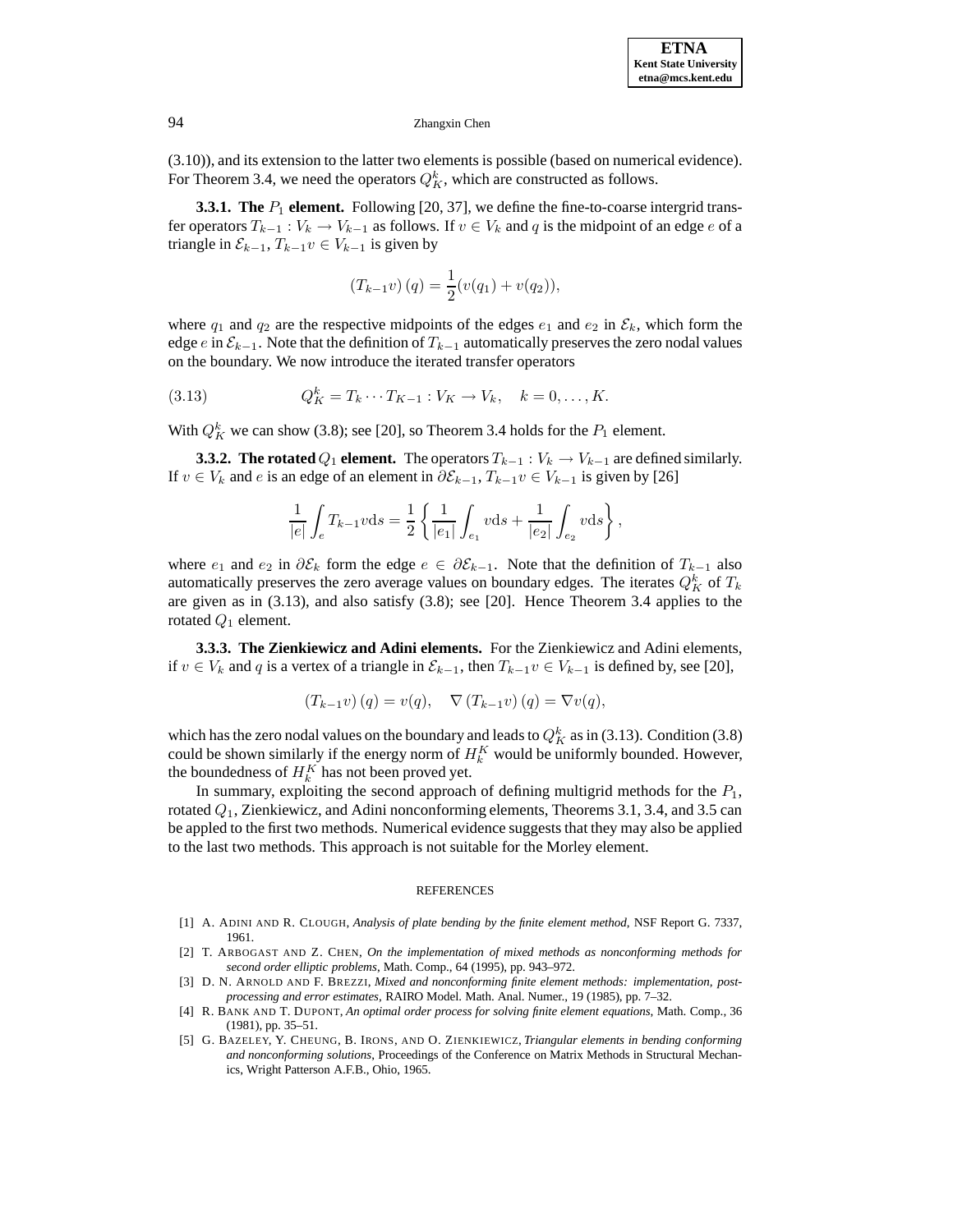- [6] D. BRAESS AND W. HACHBUSCH, *A new convergence proof for the multigrid method including the V-cycle*, SIAM J. Numer. Anal., 20 (1983), pp. 967–975.
- [7] D. BRAESS AND R. VERFÜRTH, *Multigrid methods for nonconforming finite element methods*, SIAM J. Numer. Anal., 27 (1990), pp. 979–986.
- [8] J. BRAMBLE, *Multigrid Methods*, Pitman Research Notes in Math., vol. 294, Longman, London, 1993.
- [9] J. BRAMBLE AND J. PASCIAK, *New estimates for multilevel algorithms including the V-cycle*, Math. Comp., 60 (1993), pp. 447–471.
- [10] J. BRAMBLE, J. PASCIAK, J. WANG, AND J. XU, *Convergence estimates for multigrid algorithms without regularity assumptions*, Math. Comp., 57 (1991), pp. 23–45.
- [11] J. BRAMBLE, J. PASCIAK, AND J. XU, *The analysis of multigrid algorithms with non-nested spaces or non-inherited quadratic forms*, Math. Comp., 56 (1991), pp. 1–34.
- [12] S. BRENNER, *An optimal-order multigrid method for P1 nonconforming finite elements*, Math. Comp., 52 (1989), pp. 1–15.
- [13] S. BRENNER, *An optimal-order nonconforming multigrid method for the biharmonic equation*, SIAM J. Numer. Anal., 26 (1989), pp. 1124–1138.
- [14] S. BRENNER, *Multigrid methods for nonconforming finite elements*, Proceedings of Fourth Copper Mountain Conference on Multigrid Methods, J. Mandel, et. als., eds., SIAM, Philadelphia, 1989, 54–65.
- [15] S. BRENNER, *A nonconforming multigrid method for the stationary Stokes equations*, Math. Comp., 55 (1990), pp. 411–437.
- [16] S. BRENNER, *Convergence of nonconforming multigrid methods without full elliptic regularity*, Preprint, 1995.
- [17] Z. CHEN, *Analysis of mixed methods using conforming and nonconforming finite element methods*, RAIRO Math. Model. Numer. Anal., 27 (1993), pp. 9–34.
- [18] Z. CHEN, *Projection finite element methods for semiconductor device equations*, Comput. Math. Appl., 25 (1993), pp. 81–88.
- [19] Z. CHEN, *Equivalence between and multigrid algorithms for mixed and nonconforming methods for second order elliptic problems*, East-West J. Numer. Math., 4 (1996), pp. 1–33.
- [20] Z. CHEN, *On the convergence of Galerkin-multigrid methods for nonconforming finite elements*, Technical Report # 96-02, Southern Methodist University, Texas, 1996.
- [21] Z. CHEN AND R. E. EWING, *From single-phase to compositional flow: applicability of mixed finite elements*, Transport in Porous Media, 27 (1997), pp. 225–242.
- [22] Z. CHEN, R. E. EWING, Y. KUZNETSOV, R. LAZAROV, AND S. MALIASSOV, *Multilevel preconditioners for mixed methods for second order elliptic problems*, J. Numer. Linear Algebra Appl., 30 (1996), pp. 427–453.
- [23] Z. CHEN, R. E. EWING, AND R. LAZAROV, *Domain decomposition algorithms for mixed methods for second order elliptic problems*, Math. Comp., 65 (1996), pp. 467–490.
- [24] Z. CHEN AND D. Y. KWAK, *Convergence of multigrid methods for nonconforming finite elements without regularity assumptions*, Comput. Appl. Math., 1998, to appear.
- [25] Z. CHEN, D. Y. KWAK, AND Y. J. YON, *Multigrid algorithms for nonconforming and mixed methods for nonsymmetric and indefinite problems*, SIAM J. Sci. Comput., 1998, to appear.
- [26] Z. CHEN AND P. OSWALD, *Multigrid and multilevel methods for nonconforming rotated Q1 elements*, Math. Comp., 1998, to appear.
- [27] P. G. CIARLET, *The finite Element Method for Elliptic Problems*, North–Holland, Amsterdam, 1978.
- [28] M. CROUZEIX AND P. RAVIART, *Conforming and nonconforming finite element methods for solving the stationary Stokes equations I*, RAIRO, 3 (1973), pp. 33–75.
- [29] Q. DENG AND X. FENG, *Optimal order nonnested multigrid methods for the biharmonic equation*, Technical Report, Department of Mathematics, University of Tennessee, June, 1995.
- [30] W. HACKBUSCH, *Multigrid Methods and Applications*, Springer-Verlag, Berlin-Heidelberg-New York, 1985.
- [31] M. HANISCH, *Multigrid preconditioning for the biharmonic Dirichlet problem*, SIAM J. Numer. Anal., 30 (1993), pp. 184–214.
- [32] C. LEE, *A nonconforming multigrid method using conforming subspaces*, in Proceedings of the Sixth Copper Mountain Conference on Multigrid Methods, N. Melson et al., eds., NASA Conference Publication 3224, Part 1 (1993), pp. 317–330.
- [33] S. MCCORMICK (eds.), *Multigrid Methods*, SIAM Frontiers in Applied Mathematics 3, SIAM, Philadelphia, 1987.
- [34] L. MORLEY, *The triangular equilibrium problem in the solution of plate bending problems*, Aero. Quart., 19 (1968), pp. 149–169.
- [35] P. OSWALD, *On a hierarchical basis multilevel method with nonconforming P1 elements*, Numer. Math., 62 (1992), pp. 189–212.
- [36] P. OSWALD, *Multilevel preconditioners for discretizations of the biharmonic equation by rectangular finite elements*, J. Numer. Linear Algebra Appl., 2 (1995), pp. 487–505.
- [37] P. OSWALD, *Intergrid transfer operators and multilevel preconditioners for nonconforming discretizations*,